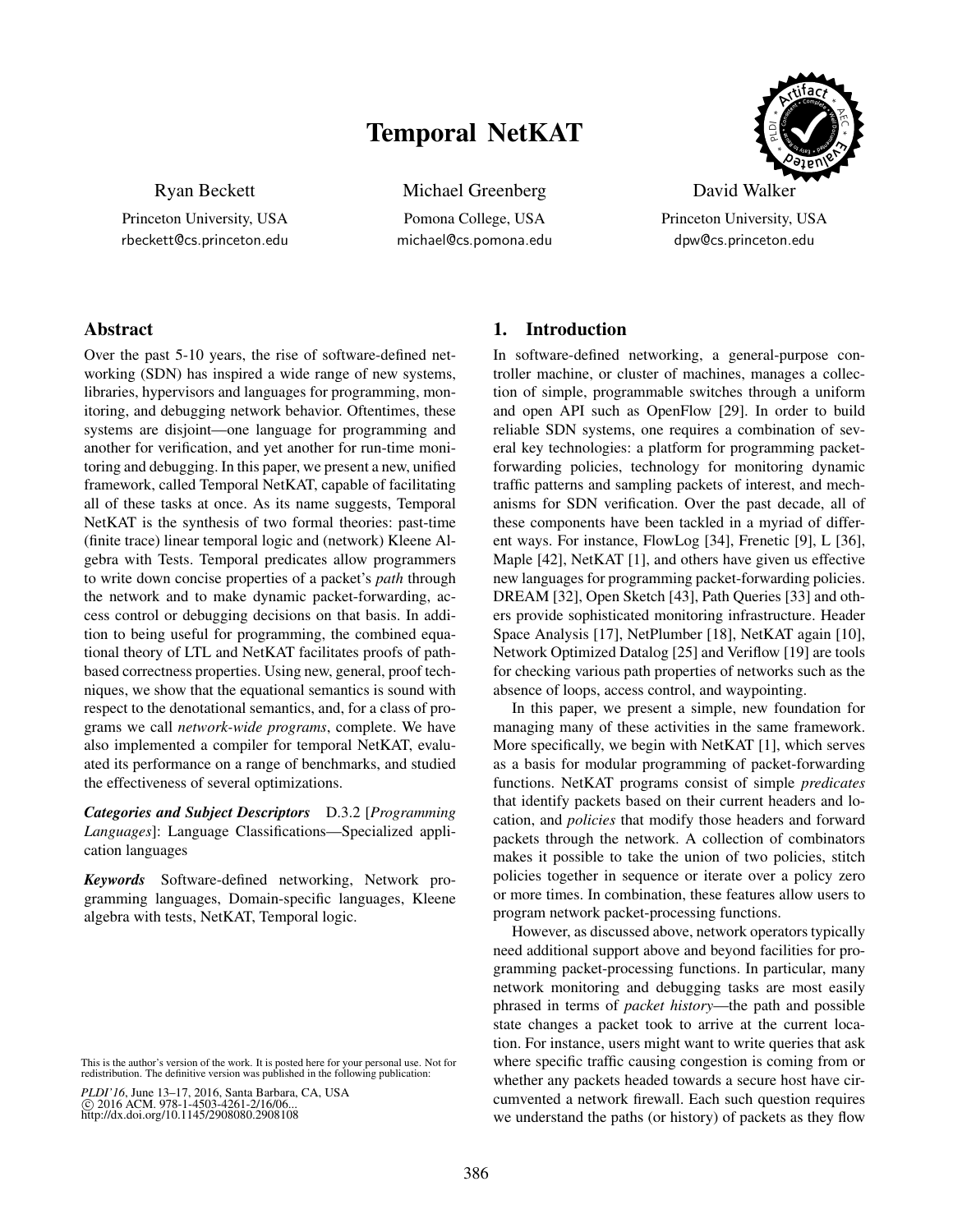through a network. Moreover, the last question, in particular, suggests one might want to do something important depending on the answer: If a packet is headed towards my secure host and did circumvent the firewall, then I may want to reroute it through my deep-packet inspection box. While the above questions are *dynamic*—they ask about packets or traffic volume—*static* questions, which ask about properties of the routes (independent of the actual packets that might be flowing over them right now) are equally important. For instance, one might want to know given the current forwarding policy, whether any packet can travel from point A to B without going through a particular waypoint.

It is well known that temporal logic can also be used to specify static properties of networks such as connectivity and waypointing. Indeed, it has been used in verification of data plane properties [\[13,](#page-14-6) [38\]](#page-15-8) and to specify invariants that must be preserved during network update [\[28\]](#page-15-9). In this paper we show that, when combined with the NetKAT language, it can be used for other tasks as well, such as network debugging, history-based routing and network monitoring. A crucial observation is that temporal logic is strong enough for all of the applications we have investigated and yet weak enough so that it retains the sound and complete equational theory akin to that of the original NetKAT language [\[1\]](#page-14-1).

We make use of this observation to integrate the modal fragment of linear time temporal logic in to NetKAT in a deep way, by extending its language of predicates with the past-time temporal modalities "last," "ever," and "always," calling the resulting system *Temporal NetKAT*. With these modalities, rather than simply writing predicates that can inspect the current state of the packet, programmers can write conditions that refer to past states of a packet—where it was, what middleboxes it went through, or what the original state of its headers were prior to modification by NATs. Such predicates can be used to write concise programs that redirect packets to servers for logging, monitoring, traffic engineering or debugging purposes.

We have implemented a compiler for temporal NetKAT that converts temporal formula in to automata and then intersects these automata with standard NetKAT automata representing the rest of the policy. The combined automaton is then compiled to standard OpenFlow rules using BDDs, following work on the fast NetKAT compiler [\[39\]](#page-15-10). Along the way, we introduce new optimizations for improving compile times, reducing the number of rules generated and minimizing the tag space required.

To summarize the central contributions of this paper:

1. We introduce the design, applications and semantics of *Temporal NetKAT*, a simple, uniform language in which users can engage in network programming, monitoring, debugging and verification. (See Section [2](#page-1-0) for an overview and Section [3.2](#page-4-0) for the formal definitions.)

- 2. We develop an equational theory for Temporal NetKAT by combining NetKAT axioms, an original set of axioms for  $LTL_f$ , and new axioms relating actions and time.
- 3. We prove that, with respect to the denotational semantics, this new equational theory is both sound and complete for "network-wide" programs – programs where packet history begins at network entry. Though our focus is on networking, Kleene algebra and temporal logic have applications in other domains. We have developed a *generic* meta-theory so our core results may be reused in other settings where KAT embeds a richer notion of test. (See Section [3.3](#page-6-0) for the equational theory and Section [4](#page-7-0) for a proof outline; complete proofs appear in the appendix.)
- 4. We have implemented, optimized and studied the performance of a Temporal NetKAT compiler on a range of benchmarks (See section [5](#page-9-0) for details). Our specialized compiler optimizations reduce compile times by orders of magnitude in some cases, allowing temporal policies to compile in seconds on the Stanford University Campus network, while also reducing rule set sizes by 20-50%.

### <span id="page-1-0"></span>2. Overview

In this section, we give an informal overview of Temporal NetKAT, beginning with an overview of NetKAT itself.

*NetKAT.* NetKAT, the predecessor of Temporal NetKAT, allows programmers to specify network policies using a small set of primitive commands and a collection of combinators. As a first cut, each NetKAT policy may be thought of as a function that takes a *located packet* as an input and returns a set of located packets as an output. These located packets are records that include the packet's headers and its location. The specific packet headers chosen are unimportant in this paper, but our examples will often include headers such as source IP (src), destination IP (dst), and "packet type" (typ — ssh or http perhaps). A packet's location is described in terms of its current switch (sw) and port (pt).

The simplest kind of NetKAT policy is a predicate that tests a packet's current contents and location. If the test is true, the policy returns a singleton set containing the packet unchanged. Otherwise, the policy returns the empty set, indicating the packet should be dropped. For example,

$$
\mathsf{sw} = X \land \mathsf{pt} = 3 \land (\mathsf{typ} = \mathsf{ssh} \lor \mathsf{typ} = \mathsf{http})
$$

is true when a packet is currently at port 3 on switch  $X$ , and the "typ" field of the packet header is either ssh or http. Such predicates restrict any policy that follows it to operate on certain sets of packets—here, SSH and HTTP traffic on port 3 of switch  $X$ . The always-false predicate (0) drops all packets; and the always-true predicate (1) admits all packets.

More complex policies not only read packet state but actively *modify* it. For example, the policy src  $\leftarrow$  10.0.0.1 updates the src field of any packet to have value 10.0.0.1. We also implement packet forwarding using assignment. For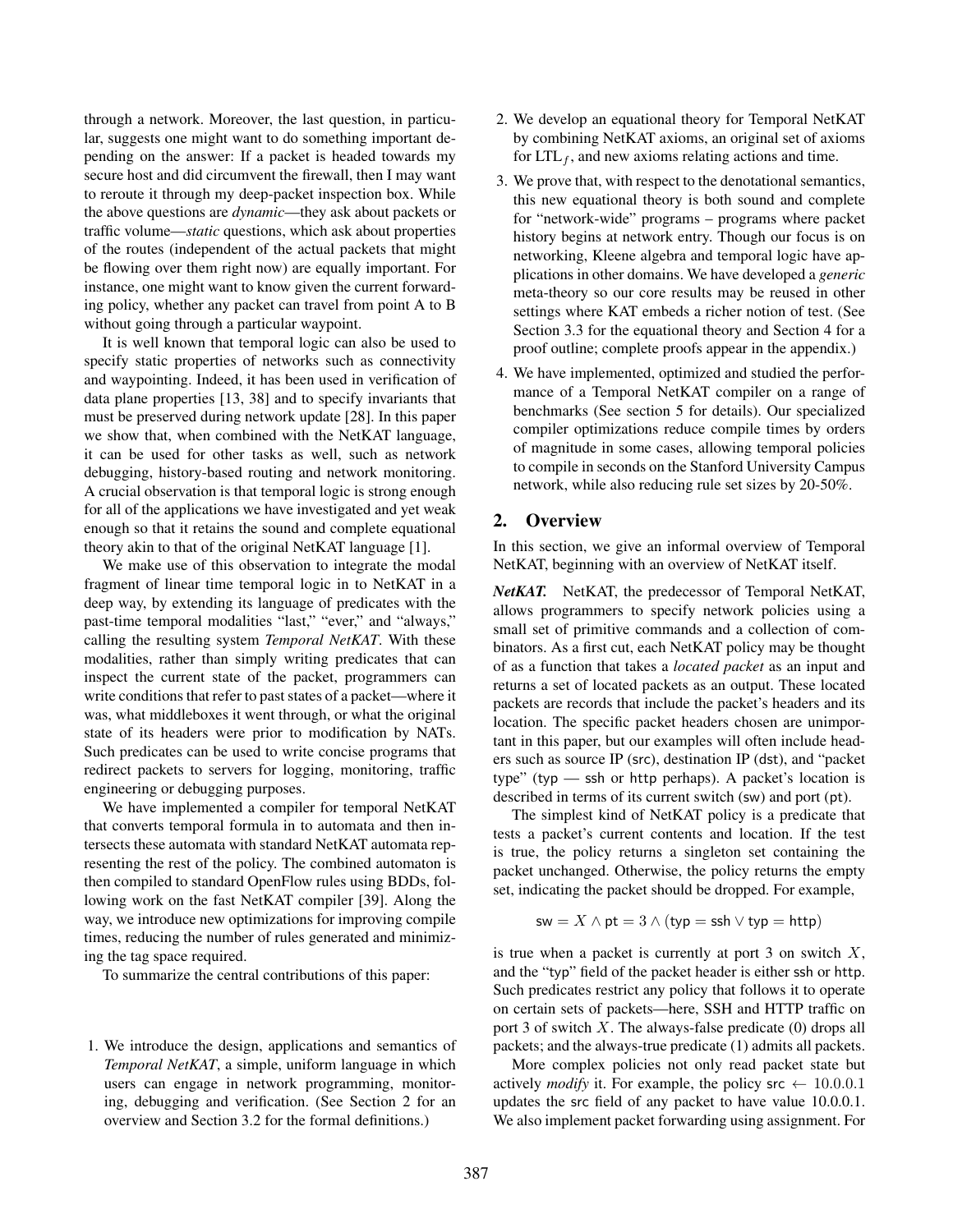example, to move a packet across the switch fabric to port 7, we write pt  $\leftarrow$  7. Predicates and primitive actions are combined to form more interesting policies using sequential composition of policies  $($ ;), parallel union of policies  $(+)$ , and policy iteration (<sup>∗</sup> ). For example, to define the behavior of a switch X that sends SSH traffic out port 1 and all other traffic out port 2, we would use the following policy:

$$
((\mathsf{sw} = X \land \mathsf{typ} = \mathsf{ssh}); \mathsf{pt} \leftarrow 1)
$$

$$
+ ((\mathsf{sw} = X \land \neg \mathsf{typ} = \mathsf{ssh}); \mathsf{pt} \leftarrow 2)
$$

The predicates (sw =  $X \wedge$ typ = ssh) and (sw =  $X \wedge \neg$ typ = ssh) identify subsets of the incoming switch traffic and the appropriate forwarding behavior (sending the packet out port 1 or port 2, respectively) is applied to each subset.

Now, it turns out that NetKAT can also be given a more refined semantics, one that transforms entire *packet histories* in to sets of *packet histories*. These packet histories are nonempty lists of packets that not only represent a packet's current state, but also prior states that occurred as it traversed the network. For instance, a history  $pk_1:pk_2:pk_3:$  | | indicates that a packet is currently in the state  $pk_1$ , was in the state  $pk_2$ before that and was in the state  $pk_3$  before that.

This history-based semantics makes it possible for a network operator to examine a policy and reason about the path that a packet takes through a network. However, all such analysis occurs in the NetKAT metatheory. Even though NetKAT's semantics is in terms of packet histories, NetKAT programs themselves have no means to inspect or take action based on packet history: predicates are only allowed to inspect the *current* packet and packet rewriting actions only affect the current packet state. The only NetKAT operator that has any effect on packet history other than the current packet is the special dup action, which adds an extra copy of a packet to the front of the history and indicates an observable state change has occurred. For instance, if a history  $h$  is a sequence of past packet states with  $pk$  the current packet, then the semantics of dup can be explained as follows.

$$
\mathsf{dup}(pk:h) = \{pk:pk:h\}
$$

*Temporal NetKAT.* Temporal NetKAT extends NetKAT by enriching NetKAT's sublanguage of predicates with the temporal operators  $\bigcirc a$  ("last a"),  $\bigcirc a$  ("ever a"),  $\Box a$  ("always  $a$ "), and  $a S b$  (" $a$  since  $b$ "). Each of these operators is interpreted over a packet's history as it traverses the network. Intuitively, these predicates have the following semantics:  $\bigcirc$  a is true now, if a is true in the prior packet state,  $\Diamond a$  is true now, if a is true now *or* it was true at *some* point in the past,  $\Box a$  is true now if a is true now and it was true at all points in the past, and finally,  $a S b$  is true now if b was true at some previous state, and a has been true in *every* state since b held.

In the case that no prior packet state exists, what should be the semantics of  $\bigcirc$  a? A common trick for applying LTL to finite domains is to extend the domain to be infinite, e.g., by repeating the initial packet state of a history forever. However, in doing so, we lose the ability to reason about the beginning of the packet's history. We adopt the convention of LTL<sub>f</sub> (LTL over finite traces [\[6,](#page-14-7) [7\]](#page-14-8)) and say  $\bigcirc$  *a* is false when no prior history exists. Under this semantics, in Temporal NetKAT, we can define a special predicate start  $\stackrel{\text{def}}{=} \neg \bigcirc 1$ that holds precisely when a packet first enters the network, and has no previous history. It should also be noted that, although we use the  $\Box$  and  $\diamondsuit$  operators extensively throughout the rest of the examples in this section, they are in fact defined in terms of the  $S$  operator (see Section [3.2\)](#page-4-0).

In regular NetKAT, the programmer can filter packets based on their current state; in Temporal NetKAT, the programmer can filter packets based on past states. Such facilities are particularly useful in network debugging. For example, one might want to look at packets that were accidentally routed around the network firewall. In this example, let's assume the firewall is implemented at switches  $F_1$  and  $F_2$  and a vulnerable host at switch  $V$ . Let's also assume the cont policy routes packets to the SDN controller for analysis and debugging. To capture packets that evade the firewall, we might use the following query.

$$
\mathsf{q}_1 \stackrel{\mathsf{def}}{=} \neg \diamondsuit (\mathsf{sw} = F_1 \vee \mathsf{sw} = F_2) \wedge \mathsf{sw} = V; \mathsf{cont}
$$

In English, it reads "if a packet has never passed through switch  $F_1$  or switch  $F_2$  and has arrived at switch V, then send it to the controller." Of course, if the vulnerable hosts attached to V send packets as well as receive them, we might want to exclude those packets that begin their journey through the network at switch  $V$  from our query. We may do that by conjoining "¬start" as follows.

$$
q_2 \stackrel{\text{def}}{=} \neg \diamondsuit (\mathsf{sw} = F_1 \vee \mathsf{sw} = F_2) \wedge \mathsf{sw} = V \wedge \neg \mathsf{start}; \mathsf{cont}
$$

Temporal NetKAT, like ordinary NetKAT, is highly compositional. Hence, to use either debugging query in parallel with *any* other routing program prog, we simply construct the parallel composition  $(+)$  of the query and the program,  $prog + q_i$ , which both routes packets to their destination, as dictated by prog, and also directs a copy of any packets that match the query to the controller.

Narayana et al. [\[33\]](#page-15-6) have also observed that path-based queries are useful for a number of traffic engineering tasks tasks that involve collection of traffic statistics for later route optimization. For example, a standard traffic matrix represents the traffic volume that flows between each network ingress  $i$  and network egress  $j$  over a given time period. In Temporal NetKAT, assuming the action collector $(i,j)$  forwards traffic volume statistics to the traffic engineering ap-plication,<sup>[1](#page-2-0)</sup> and predicates ingress<sub>i</sub> and egress<sub>j</sub> identify the

<span id="page-2-0"></span><sup>1</sup> Such an action may be implemented in exactly the way as Pyretic's "buckets" are [\[31\]](#page-15-11).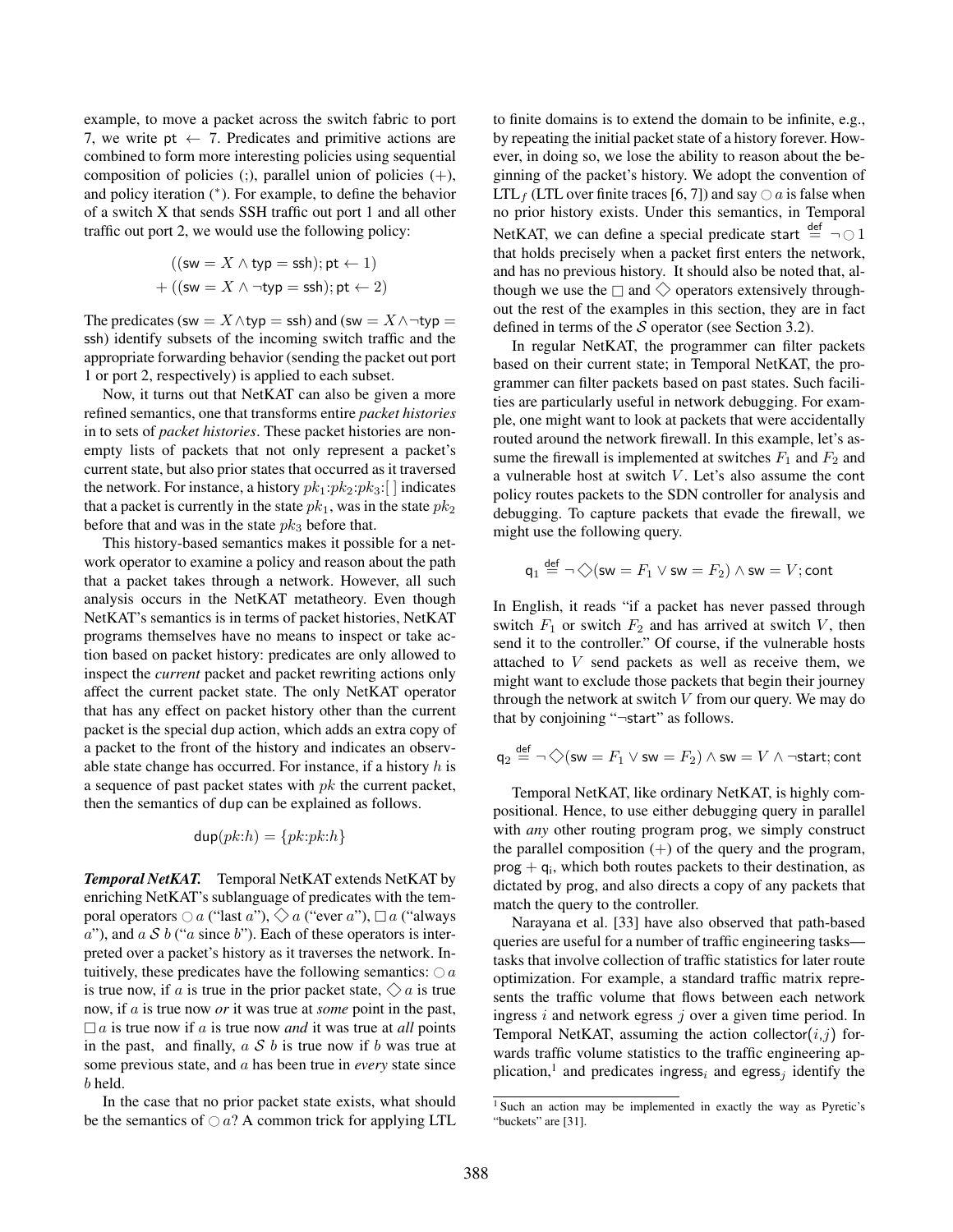<span id="page-3-0"></span>

| <b>Example</b>            | <b>Predicate</b>                                                                                                                                                     | Goal                                                                           |  |  |
|---------------------------|----------------------------------------------------------------------------------------------------------------------------------------------------------------------|--------------------------------------------------------------------------------|--|--|
| Simple path               | $\Diamond((sw = S_1)@(sw = S_2)@(sw = S_3))$                                                                                                                         | Packets that travelled from $S_1$ to $S_2$ to $S_3$                            |  |  |
| Slice iso.                | $\Diamond$ (slice <sub>1</sub> @slice <sub>2</sub> $\lor$ slice <sub>2</sub> @slice <sub>1</sub> )                                                                   | Packets travelling from slice <sub>1</sub> to slice <sub>2</sub> or vice-versa |  |  |
| Physical iso.             | $\Box$ (sw = $S_1 \lor  \lor$ sw = $S_n$ )                                                                                                                           | Packets that only traverse switches $S_1$ through $S_n$                        |  |  |
| DD <sub>o</sub> S sources | $\sum_{S_i}$ (start $\wedge$ sw $=S_i)$ @server                                                                                                                      | Packets from switches $S_i$ reaching a victim server                           |  |  |
|                           | Congested link $\Diamond$ ((sw = X $\land$ $\Diamond$ (sw = Y)) $\lor$ (sw = Y $\land$ $\Diamond$ (sw = X))) Packets using a congested link between switches X and Y |                                                                                |  |  |

Figure 1: Example queries inspired by Narayana [\[33\]](#page-15-6). We only give the temporal predicates; to generate a query, the given predicates should be composed with the appropriate NetKAT actions ("forward to collector," "collect stats," *etc.*).

 $i^{th}$  and  $j^{th}$  ingress and egress locations respectively, we can set up the appropriate temporal query as follows.

$$
\mathsf{q}_3 \stackrel{\mathsf{def}}{=} \bigotimes_{\mathsf{start} \, \wedge \, \mathsf{ingress}_1} \wedge \mathsf{egress}_1 \wedge \neg \mathsf{start}; \mathsf{collector}(1,1) \ldots \bigotimes(\mathsf{start} \, \wedge \, \mathsf{ingress}_i) \wedge \mathsf{egress}_j \wedge \neg \mathsf{start}; \mathsf{collector}(i,j)
$$

To make formula such as this slightly easier to read, we can define a simple abbreviation for paths:  $a@b$  stands for  $(\Diamond a) \wedge b$  and @ is left associative so  $a@b@c$  is  $\Diamond((\Diamond a) \wedge b)$ b)  $\land$  c. Hence to travel from ingress<sub>1</sub> (entering the network) to egress<sub>1</sub> (not entering the network), we write: (start  $\wedge$ ingress<sub>1</sub>)@(egress<sub>1</sub>  $\land$  ¬start). Narayana et al. [\[33\]](#page-15-6) give a variety of other examples of path-based queries for debugging and monitoring. We present a selection of these additional examples in Figure [1,](#page-3-0) written as Temporal NetKAT queries.

In addition to network monitoring and debugging with Temporal NetKAT, programmers can, of course, make ordinary routing decisions based on packet history—the basic temporal mechanisms are the same, only the actions differ. For example, suppose packets coming from *badsrc* are untrustworthy and must be subjected to deep packet inspection (DPI) before being forwarded on to secure machines at the network edge. Due to the presence of network translation devices (NAT), such properties as "originated at *badsrc*" are not always apparent at the network edge or on the switches that make the final forwarding decision. However, history-based forwarding allows us to express desired behaviors accurately at a high level of abstraction. For instance, suppose we want to forward packets from *badsrc* that have gone through the middlebox out port 1 and other packets out port 2. We can formulate such a routing decision with the following temporal NetKAT policy.

$$
\diamondsuit(badsrc@dpi); \mathsf{pt} \leftarrow 1 \ + \neg \diamondsuit(badsrc@dpi); \mathsf{pt} \leftarrow 2
$$

*Reasoning about packet histories.* Verification of important network properties like reachability, waypointing, and loop-freedom can be formulated as problems of policy equivalence in the equational theory of NetKAT. To begin, consider a NetKAT user policy p operating in a network with topology  $t$ . In this case, the complete network policy can be

formulated as the NetKAT expression:

$$
\mathsf{prog} \stackrel{\mathsf{def}}{=} \mathsf{dup}; (p; t; \mathsf{dup})^*
$$

Now, if a network analyst wants to prove that all network traffic satisfies a given property, say that traffic traverses a series of middleboxes  $m_1$  and  $m_2$ , they can begin their analysis by formulating their condition as the following temporal formula, which states that  $m_1$  precedes  $m_2$  in the past:

$$
\text{query} \stackrel{\text{def}}{=} \bigcirc (m_1@m_2)
$$

Now, we can simply ask whether all our network traffic traverses middlebox  $m$  with the following NetKAT equation:

$$
prog \equiv prog; query
$$

This decomposition of policy and query is highly modular. For example, if instead the operator wanted to ensure that all traffic goes through a NAT, which rewrites the source IP to  $x$ , then they could simply replace the query with:

query 
$$
\stackrel{\text{def}}{=} (\text{src} = x) \mathcal{S} (\text{sw} = \text{NAT})
$$

Such questions can also be posed in pure NetKAT, without temporal operators, but doing so requires "mixing" the property of interest into the program to be verified. For instance, we might say that  $\text{prog}' \stackrel{\text{def}}{=} (p; t; \text{dup})^*$ . To verify the waypointing property, we prove that prog  $\leq$  $\text{prog}; m_1; \text{prog'}; m_2; \text{prog'}, \text{ where } \leq \text{ is defined such that}$  $a \leq b$  is equivalent to  $a + b \equiv b$ . Why this is right thing to prove isn't at all obvious, and must itself be proved [\[1\]](#page-14-1). As the properties become more complex, the degree of interleaving of property and program increases in NetKAT. Our temporal operators help modularize these specifications and keep proofs simple.

*Summary.* Temporal NetKAT facilitates modular debugging, querying, programming and verification of properties of packet history, all in the same uniform language, and it does so by extending the NetKAT predicates with past-time  $LTL_f$ .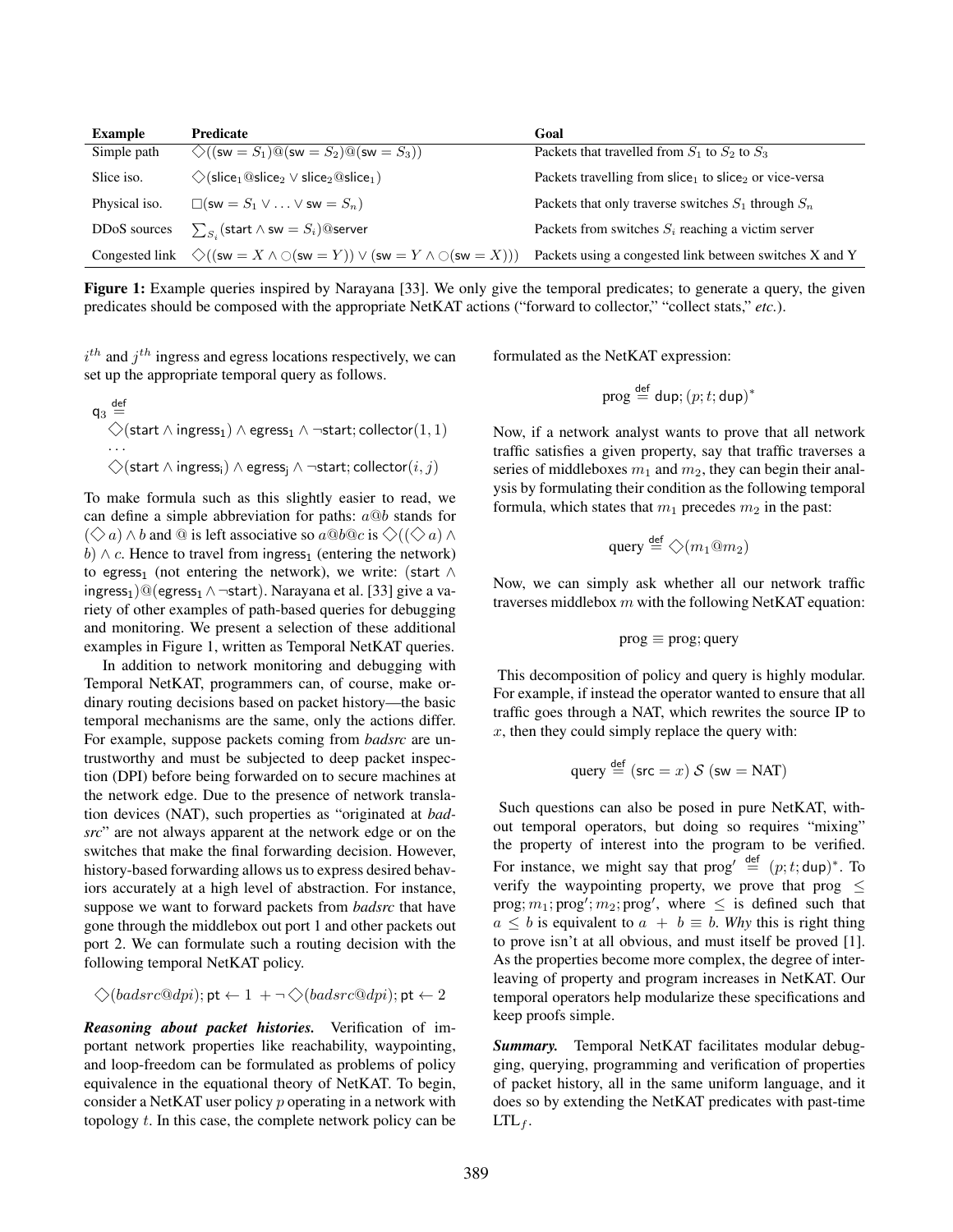# 3. Temporal NetKAT

Temporal NetKAT enriches the NetKAT language by embedding past-time  $LTL<sub>f</sub>$  into its predicate sublanguage. Adding  $LTL_f$  operators starts a cascade of changes: to the semantics, to the equational theory, and to the metatheory. For reference, Figure [2](#page-5-0) presents the combined syntax, denotational semantics and equational theory of Temporal NetKAT. The temporal extensions are highlighted in duckling. The details are explained below.

### 3.1 Preliminaries

A packet, written *pk*, is a record with a fixed number of abstract, fixed-width fields  $f_1, \ldots, f_n$ . In addition to conventional networking header fields—IP and Ethernet fields like source and destination, VLAN identifiers, etc.—our packets have virtual fields representing the packet's current location at a given switch (sw) or port (pt). We write  $pk.f$  to denote the value in field f of packet pk, and we write  $pk[f := v]$  to update field  $f$  with value  $v$  in packet  $pk$ .

A *packet history* (h) is a non-empty list of packets. For example,  $pk_1:pk_2: \cdots:pk_n:$  is a history. Here, the left-most packet  $(pk<sub>1</sub>)$  is the most recent packet state; the right-most packet  $(pk_n)$  is the oldest packet state. Such histories record the evolution of a packet as it traverses the network, including the sequence of changes to a packet's location, and changes to the contents of its header fields. For instance, a history may record changes to a packet's destination MAC address as it traverses a switch implementing Ethernet bridging. We call a history with one packet, pk:[ ], an *initial history*—it represents a packet that has just entered our network. We often use the pattern " $pk: \cdots$ " to bind pk to the current packet (*i.e.,* the most recent packet state) in a history, ignoring that packet's past states.

#### <span id="page-4-0"></span>3.2 Syntax and Semantics

Temporal NetKAT generally follows the structure of other Kleene algebras with tests (KATs)—a Kleene algebra with an embedded Boolean algebra. The critical difference, of course, is the addition of the temporal operators from  $\text{LTL}_f$ .

*Syntax.* We break Temporal NetKAT's syntax (Figure [2,](#page-5-0) upper left) into two levels: *predicates*  $a$  and  $b$  (LTL<sub>f</sub> expressions) and *policies* p and q (Kleene algebra terms). The stratified syntax ensures that negation and temporal operators are only applied to predicates, and not to policies.

The predicates include 0, pronounced "drop", the alwaysfalse predicate; and 1, pronounced "id", the always-true predicate. The field test  $f = v$  tests whether a field has a given value. In the introductory sections of this paper, we wrote  $a \wedge b$  and  $a \vee b$  for conjunction and disjunction respectively to help ease the reader's eye. However, from this point forward, we adopt the convention of KAT and write  $a; b$  for conjunction and  $a + b$  for disjunction. The ; and  $+$  symbols have a single semantics, but may be used either to combine two predicates or to combine two policies (the latter being

shown in the introductory section). We use  $\neg a$  for negation. The two core temporal operators are  $\bigcirc$  *a* (*last a*) and a S *b* (*a since b*). The operators  $\Diamond a$  (*ever* a),  $\Box a$  (*always* a), and a B b (a *back to* b) are derived forms, defined in terms of *last* and *since*.

We also introduce syntactic sugar to account for the finitude of  $LTL_f$ : start and  $\bullet$  *a*. The predicate start is defined as  $\neg$  0 1, a predicate that only holds when packets first enter the network—that is, on initial histories. The *weak last* operator,  $\bullet$  a, is defined as  $\neg$  ( $\neg$ a). It behaves just like  $\Diamond$  a except for on initial histories, where it is always true.

Every predicate is also a policy. Policies also include field assignments  $f \leftarrow v$ , which update the packet and lengthen the packet history to record the state change, and Kleene star  $p^*$ . As mentioned above, policies also reuse two of the predicate connectives:  $p+q$  and  $p$ ; q. When used as a policy,  $p + q$  may be thought of as "parallel composition" (or the "union" policies) — it applies both  $p$  and  $q$  to any packet. The policy  $p$ ;  $q$  may be thought of as sequential composition of p and q. We let the unary operators  $(\neg, \Diamond, \Diamond, \Box, \Box)$ ∗ ) bind more tightly than (;), which binds more tightly than  $(+)$ , which binds more tightly than S and B.

Readers familiar with NetKAT will notice that we removed the dup operator from the syntax of policies. In Temporal NetKAT, we fold dup in to the semantics of the update operation. Hence, we automatically record every state change. Doing so helps slim down the notation used in our proofs, but it is not a change of any fundamental interest.

*Semantics.* We give a denotational semantics ( $\llbracket - \rrbracket$  in Figure [2\)](#page-5-0) defining Temporal NetKAT terms as functions from packet histories to sets of packet histories; the denotations are defined as a fixpoint on policies and histories. Intuitively, if  $[p]$   $h = \emptyset$ , then p drops its input packet. If it produces a singleton set, then  $p$  forwards a single copy of its input. If it produces a set of two or more packet histories, then  $p$  has *multicast* its input.

Given an input history, every predicate will either return the empty set of histories or a singleton set containing the input. For example, the denotation of 0 (false) is the empty set, while the denotation of 1 (true) is the singleton set containing the input packet. Field tests  $f = v$  check the current, topmost packet *pk* of the input history to see whether  $pk.f = v$ , returning either the singleton set containing the input history (if they're equal) or the empty set (if not). Negation is defined using set difference, since predicates return either their inputs (as a singleton set) or the empty set. Field writes  $f \leftarrow v$  extend the input history by copying the top-most packet and updating it: the new current packet is equal to the last current packet, but with field  $f$  set to  $v$ . Parallel composition  $p + q$  (and disjunction) returns the union of the histories returned by p and q respectively. Sequential composition (and conjunction) returns the Kleisli composition (defined at the bottom-left of Figure [2\)](#page-5-0) of  $p$  followed by  $q$ . Kleene star is defined as union of all finite sequences of a policy  $p$ .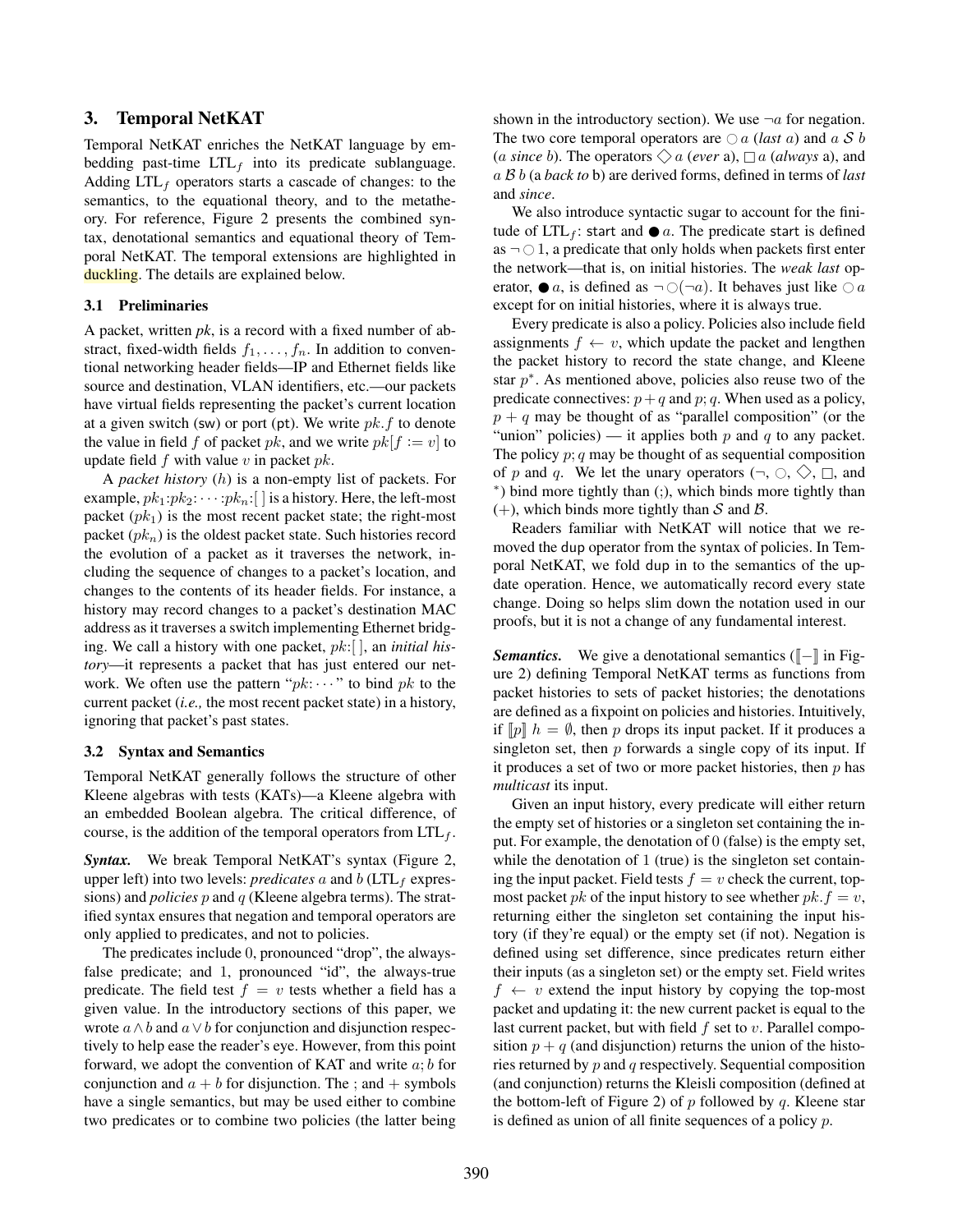# <span id="page-5-0"></span>Syntax

# **Predicates**  $a, b \quad ::= \quad 0 \qquad \qquad \text{drop}$ | 1 *id*  $f = v$  *field test* | a; b *conjunction* | a + b *disjunction*  $\neg a$  *negation*  $\begin{array}{ccc} | & \bigcirc a & & | \end{array}$ | a S b *since*  $\Diamond a = 1 \, S \, a$  *ever*  $a = \neg \diamondsuit \neg a$  *always*  $\text{start} = \neg \bigcirc 1$  *history start*<br>  $\bigcirc a = \neg \bigcirc \neg a$  *weak last*  $\begin{array}{ll}\n\bullet & a = \neg \bigcirc \neg a & \text{weak last} \\
(a \ B \ b) = (a \ S \ b) + \Box \ a & \text{back to}\n\end{array}$  $(a \mathcal{B} b) = (a \mathcal{S} b) + \Box a$ Policies p, q ::= a *predicate*  $f \leftarrow v$  *field update* | p; q *sequence*  $p + q$  *parallel*  $p^*$ <sup>∗</sup> *Kleene star* Packets and packet histories  $f$  ::= { $f_1, \ldots, f_n$ } *fields*  $V = \{v_1, \ldots, v_m\}$  *values*  $pk$  :  $F \rightarrow V$  *packets*  $h$  ::=  $pk:$   $\lceil \cdot \rceil$  *pkt. history*  $| p k: h$

# Semantics

 $\llbracket p \rrbracket$  : History  $\rightarrow 2^{\text{History}}$  $[0]$  h =  $\emptyset$  $[1] h = \{h\}$  $[f = v] h = \{h | h = pk: ... \wedge pk.f = v\}$  $\lbrack \lbrack \lbrack \lbrack \lbrack a \rbrack \rbrack$  h  $\qquad \qquad$   $\{h\} \setminus (\lbrack \lbrack a \rbrack \rbrack h)$  $[f \leftarrow v] h = \{pk[f := v]:h \mid h = pk: \dots\}$  $[\![p+q]\!] \ h \ \ = \ \ ([p]\!] \ h) \cup ([q]\!] h)$  $[p; q] h = ([p] \cdot [q]) h$  $[\![p^*]\!]~h \quad = \quad \bigcup\nolimits_{i \in \mathbb{N}} ([\![p]\!]^i ~h)$  $[0 a] p k: h = {pk: h | [a] h = {h}}$  $[a S b] p k: h = (b] p k: h$  $(\llbracket a \rrbracket \ p k : h \cap$  ${pk:h | [a S b] h = {h}}$  $\lceil \bigcirc a \rceil pk: \lceil \rceil = \emptyset$  $[a \mathcal{S} b] p k:$   $] = [b] p k:$  $(F \cdot G) h = \bigcup_{h' \in F h} (G h')$  $F^0$  =  $\llbracket 1 \rrbracket$  $F^{i+1}$  =  $(F \cdot F^i)$ 

# Equational theory

| <b>Kleene Algebra</b>                                                           |                           |
|---------------------------------------------------------------------------------|---------------------------|
| $\overline{p+(q+r)} \equiv (p+q)+r$                                             | KA-PLUS-ASSOC             |
| $p+q \equiv q+p$                                                                | KA-PLUS-COMM              |
| $p + 0 \equiv p$                                                                | KA-PLUS-ZERO              |
| $p+p\equiv p$                                                                   | KA-PLUS-IDEM              |
| $p; (q; r) \equiv (p; q); r$                                                    | KA-SEQ-ASSOC              |
| $1; p \equiv p$                                                                 | KA-SEQ-ONE                |
| $p; 1 \equiv p$                                                                 | KA-ONE-SEQ                |
| $p$ ; $(q + r) \equiv p$ ; $q + p$ ; r                                          | KA-DIST-LEFT              |
| $(p+q); r \equiv p; r+q; r$                                                     | <b>KA-DIST-RIGHT</b>      |
| $0; p \equiv 0$                                                                 | KA-ZERO-SEQ               |
| $p; 0 \equiv 0$                                                                 | KA-SEQ-ZERO               |
| $1+p; p* \equiv p*$                                                             | KA-UNROLL-LEFT            |
| $1+p*; p \equiv p*$                                                             | KA-UNROLL-RIGHT           |
| $q+p; r \leq r \rightarrow p*, q \leq r$                                        | KA-LFP-L                  |
| $p+q; r \leq q \rightarrow p; r * \leq q$                                       | $K\!A$ -LFP-R             |
|                                                                                 |                           |
| $p \leq q \Leftrightarrow p + q = q$                                            |                           |
| <b>Boolean Algebra</b>                                                          |                           |
| $a + (b; c) \equiv (a + b); (a + c)$                                            | <b>BA-PLUS-DIST</b>       |
| $a+1\equiv 1$                                                                   | <b>BA-PLUS-ONE</b>        |
| $a + \neg a \equiv 1$                                                           | <b>BA-EXCL-MID</b>        |
| $a; b \equiv b; a$                                                              | BA-SEQ-COMM               |
| $a; \neg a \equiv 0$                                                            | <b>BA-CONTRA</b>          |
| $a; a \equiv a$                                                                 | <b>BA-SEQ-IDEM</b>        |
| <b>Linear Temporal Logic</b>                                                    |                           |
| $\bigcirc$ (a; b) $\equiv \bigcirc a$ ; $\bigcirc b$                            | LTL-LAST-DIST-SEQ         |
| $\bigcirc (a+b) \equiv \bigcirc a + \bigcirc b$                                 | <b>LTL-LAST-DIST-PLUS</b> |
| $\bullet 1 \equiv 1$                                                            | <b>LTL-WLAST-ONE</b>      |
| $a S b \equiv b + a; \bigcirc (a S b)$                                          | LTL-SINCE-UNROLL          |
| $\neg(a \mathcal{S} b) \equiv (\neg b) \mathcal{B} (\neg a; \neg b)$            | <b>LTL-NOT-SINCE</b>      |
| $a \leq \bullet a; b \rightarrow a \leq \Box b$                                 | <b>LTL-INDUCTION</b>      |
| $\Box a \leq \bigcirc$ (start; a)                                               | <b>LTL-FINITE</b>         |
| <b>Packet Axioms</b>                                                            |                           |
| $f \leftarrow v$ ; start $\equiv 0$                                             | PA-MOD-START              |
| $f \leftarrow v; \bigcirc a \equiv a; f \leftarrow v$                           | PA-MOD-LAST               |
| $f \leftarrow v; f' = v' \equiv f' = v'; f \leftarrow v, \text{ if } f \neq f'$ | PA-MOD-COMM               |
| $f \leftarrow v; f = v \equiv f \leftarrow v$                                   | PA-MOD-FILTER             |
| $f = v; f = v' \equiv 0$ , if $v \neq v'$                                       | PA-CONTRA                 |
| $\sum_{v} f = v \equiv 1$                                                       | PA-MATCH-ALL              |
|                                                                                 |                           |

# Useful Consequences

| $\bullet$ a $\equiv$ start + $\bigcirc$ a                                      | <i>WLAST-START</i>        |
|--------------------------------------------------------------------------------|---------------------------|
| $\neg \bigcirc a \equiv$ start $+ \bigcirc \neg a$                             | NOT-LAST                  |
| $\bigotimes a \equiv a + \bigcirc \bigotimes a$                                | <b>EVER-UNROLL</b>        |
| $\Box a \equiv a$ ; $\bullet \Box a$                                           | ALW-UNROLL                |
| start; $\bullet$ $a \equiv$ start                                              | <i><b>START-WLAST</b></i> |
| start; $\bigcirc a \equiv 0$                                                   | <i><b>START-LAST</b></i>  |
| start; $(a \mathcal{S} b) \equiv$ start; b                                     | <i><b>START-SINCE</b></i> |
| start; $(a \mathcal{B} b) \equiv$ start; $(a + b)$                             | <b>START-BACK</b>         |
| $(p+q)^* \equiv q^*; (p;q^*)^*$                                                | <b>KA-DENEST</b>          |
| $p;(q;p)^* \equiv (p;q)^*; p$                                                  | KA-SLIDING                |
| $p; a \equiv a; q + r \rightarrow p^*; a \equiv (a + p^*; r); q^*$             | <b>TN-INVARIANT</b>       |
| $p; a \equiv a; q + r \rightarrow p; a; (p; a)^* \equiv (a; q + r); (q + r)^*$ | <b>TN-EXPAND</b>          |
|                                                                                |                           |

Figure 2: Temporal NetKAT syntax, semantics, and equational theory (extensions of NetKAT are highlighted in duckling)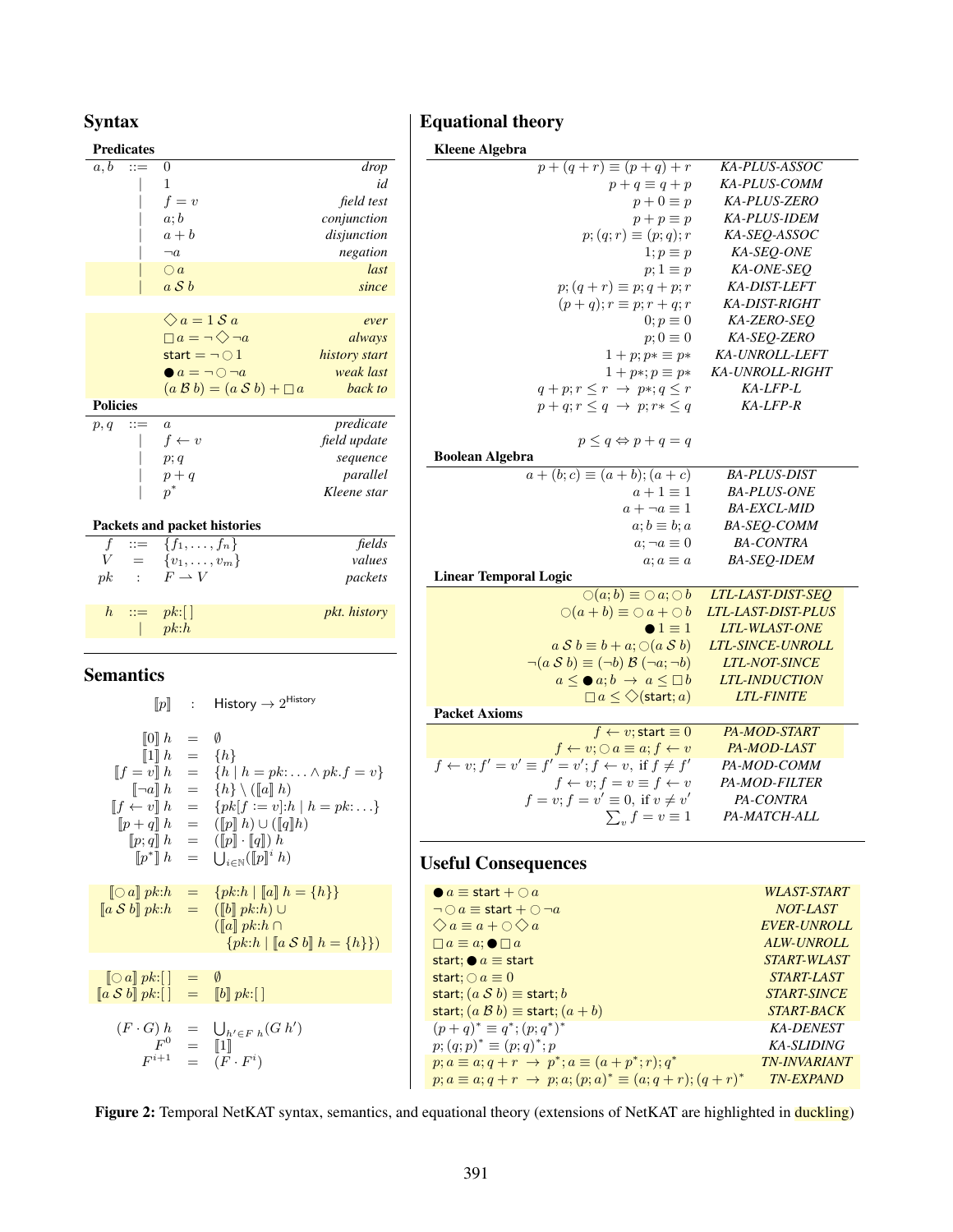Temporal connectives are predicates, so their denotations must return either their input history as a singleton set or the empty set. We split our definitions into two cases: the inductive case, where the input history has length two or more, and the initial history case of pk:[ ].

To determine whether  $\bigcirc$  a holds on pk:h (where h is a history — a *non-empty* list of packets), we simply check whether  $a$  holds on  $h$ . We use set builder notation:  ${pk:h \mid \llbracket a \rrbracket h = \{h\}\}\$  to capture this idea. Since a is a predicate, if a holds on h, then it returns the singleton set:  $\{h\}$ , and therefore  $\bigcirc$  a returns the singleton set  $\{pk:h\}$ . Otherwise, if  $a$  does not hold on  $h$ , it will return the empty set, and thus the denotation of  $\bigcirc$  a will result in the empty set as well. Finally,  $\bigcirc$  a simply does not hold on an initial history  $pk:$ [], since there was no previous time step.

We define  $[a S b]$  pk:h by unrolling the temporal connective: It is the union of  $[[b]] pk:h$ , which characterizes whether b holds now, and the intersection of  $\llbracket a \rrbracket$  pk:h with  ${pk:h \mid [a \mathcal{S} b] h = {h}}$ , which characterizes whether a holds now and  $(a \mathcal{S} b)$  holds in the previous time step. For initial histories, (a S b) holds if and only if b holds *now*. This is *a crucial property* for reducing Temporal NetKAT to NetKAT: It suggests that if we can rewrite Temporal NetKAT policies so that the temporal operators appear only at network entry, we may eliminate them.

Because the semantics of  $(a \mathcal{S} b)$  is such that b must be true at some point in the past, we can define the modal operator  $\Diamond a$  as (1 S a). This ensures that a holds at some point in the past, but is otherwise unconstrained. The other modal operator,  $\Box$ , is dual to  $\diamondsuit$ ; we define  $\Box a \stackrel{\text{def}}{=} \neg \diamondsuit \neg a \stackrel{\text{def}}{=}$  $\neg(1 \mathcal{S} \neg a)$ , ensuring that a holds at every time step up to the present.

The  $LTL_f$  semantics also has the useful property that a program can detect the entry point of a packet to the network. The formula start  $(\neg \bigcirc 1)$  is true with respect to h (*i.e.*, returns a non-empty set) if  $\bigcirc$  1 is false, and  $\bigcirc$  1 is false only if the history  $h$  is initial — in any other case, 1 will be satisfied by the prior state. This reasoning justifies our decision to define start as  $\neg$   $\bigcirc$  1. If a programmer wished to log all packets entering their network (by applying the "log" action), they need merely write start; log.

Since  $\bigcirc$  is "brittle"—it fails at packet entry—it is useful to define a weak last operator  $\bullet$  a as  $\neg$  ( $\neg$ a) that succeeds at packet entry but otherwise acts as  $\bigcirc$  a. To see why, notice that  $\bigcirc(\neg a)$  is false when a is true at the prior time step, or the history is initial. Consequently  $\neg$  ( $\neg$ a) is true when a is true at the prior time step or the history is initial. Similarly, the *since* operator  $(a \ S \ b)$  can be "brittle" in that it requires that b hold some time in the past. We define the *back to* operator (a B b), which acts like the *since* operator, but allows for the case that  $b$  never holds.

#### <span id="page-6-0"></span>3.3 Equational Theory

Formally, a *Kleene algebra* (KA) forms an idempotent semiring  $\langle 0, 1, +, \cdot \rangle$  with a closure operator  $*$  called Kleene star satisfying extra unfolding axioms (*KA-UNROLL-* and *KA-LFP-* in Figure [2\)](#page-5-0). A *Kleene algebra with tests* (KAT) embeds a Boolean subalgebra  $\langle 0, 1, +, ; , \neg \rangle$  into the KA, with appropriate distributivity axioms [\[21\]](#page-15-12). Like other algebraic structures, the laws for KATs are typically phrased in terms of sets of (in)equations that must hold.

KATs typically enjoy sound and complete equational theories—powerful reasoning tools. NetKAT is a KAT with three extra kinds of terms: tests  $f = v$ , in the Boolean algebra; assignments  $f \leftarrow v$  and history markers dup in the Kleene algebra. Accordingly some *packet axioms* are necessary to reason about how these new terms interact [\[12\]](#page-14-9). NetKAT also has a sound and complete equational theory.

Our equational theory (Figure [2\)](#page-5-0) is broken up into four parts, named with corresponding prefixes: Kleene algebra axioms (*KA-*), Boolean algebra axioms (*BA-*), past-time  $LTL<sub>f</sub>$  axioms (*LTL*-), and packet axioms (*PA*-). The majority of these axioms are standard, and we refer the curious reader to Anderson et al. [\[1\]](#page-14-1) for in depth explanation. Three axioms from NetKAT are dropped, as they no longer hold:

$$
f = v; f \leftarrow v \equiv f = v
$$
  
\n
$$
f \leftarrow v; f \leftarrow v' \equiv f \leftarrow v'
$$
  
\n
$$
f \leftarrow v; f' \leftarrow v' \equiv f' \leftarrow v'; f \leftarrow v, \text{ if } f \neq f'
$$
  
\n
$$
PA-MOD-MOD
$$
  
\n
$$
PA-MOD-MOD-COMM
$$

These axioms no longer hold because  $f \leftarrow v$  does not just update a field—it extends its history, too. Some of the axioms are phrased as implications and using  $\leq$ . The partial order  $p \leq q$  is defined to be  $p + q \equiv q$ .

*Kleene algebra axioms.* These axioms include the familiar semiring laws plus the axioms for Kleene star.

*Temporal logic axioms.* LTL axioms are usually given in terms of implications or as a logical inference system [\[4,](#page-14-10) [24,](#page-15-13) [27\]](#page-15-14). However, here we are interested in an equational presentation. As part of the Temporal NetKAT equational theory, we provide an axiomatization of  $LTL<sub>f</sub>$  that is, to the best of our knowledge, completely new. The axioms for  $LTL<sub>f</sub>$  listed in Figure [2](#page-5-0) are inspired by the complete axiomatizations for modal LTL given in Kröger and Merz [\[24\]](#page-15-13) and the discussion of LTL<sub>f</sub> by de Giacomo et al. [\[6,](#page-14-7) [7\]](#page-14-8). The use of LTL<sub>f</sub> enables reasoning directly about the beginning of history and any other equivalences that hold only in the finite domain. This distinction plays an important role in the completeness proof in Section [4.](#page-7-0)

The axioms *LTL-LAST-DIST-SEQ* and *LTL-LAST-DIST-PLUS* say that  $\circ$  distributes over products and sums. The *LTL-WLAST-ONE* axiom tells us that, if there is a next state, then 1 will be true. The *LTL-SINCE-UNROLL* axiom says we can check if  $(a S b)$  is true by checking if either b is true now, or  $\alpha$  is true now and  $\alpha S$  b is true in the previous state.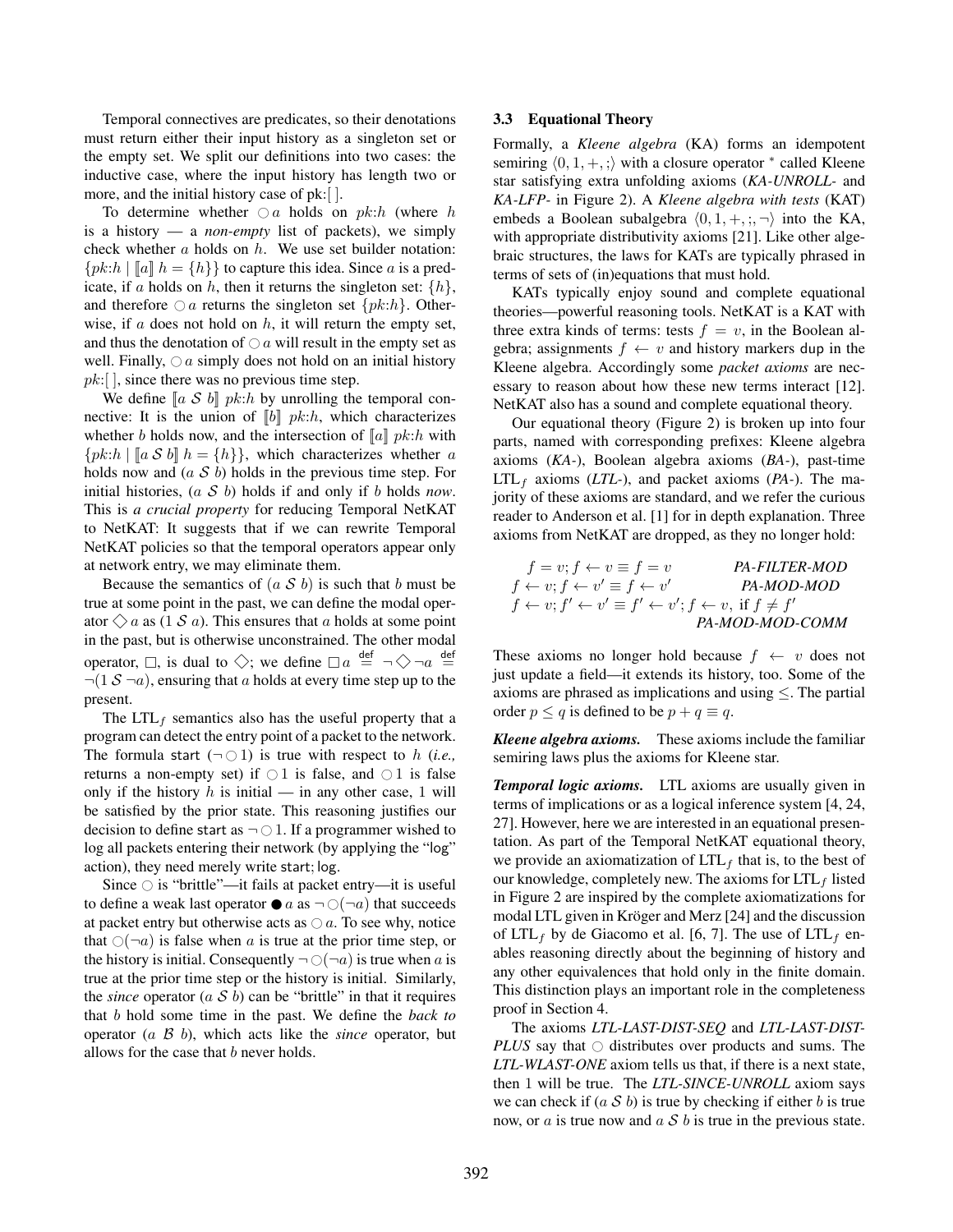The axiom *LTL-NOT-SINCE* describes how the negation and S operators interact. Intuitively, it states that if  $(a S b)$  does not hold, then either  $\neg b$  always holds, or  $\neg b$  holds until some state where neither a nor b hold. The axiom *LTL-INDUCTION* provides a way for reasoning about properties that hold over the entire history. It says that if whenever  $a$  is true,  $b$  is true and  $a$  also holds in the previous state when it exists, then *b* must always be true.

The final  $LTL_f$  axiom *LTL-FINITE* is a single new axiom capturing the finiteness of packet histories. It says that if we know a always holds, then we know eventually we will be at the beginning of the history and  $\alpha$  will hold. This single new axiom allows us to reason directly about the end of packet histories. For example, the predicates  $\Box \Diamond a, \Diamond \Box a$ , and  $\Diamond$ (start; a) are all provably equivalent over finite traces even though they are distinct in the infinite setting.

*Packet axioms.* Only two new axioms relating temporal operators to the rest of the NetKAT are needed. The axiom *PA-MOD-LAST* relates adding to the history  $(f \leftarrow v)$  with going back in time to inspect the history  $( \bigcirc a)$ . The axiom *PA-MOD-START* tells us that we can not be at an initial history after we have added to history via a modification.

*Consequences.* Useful consequences that play a role in the completeness proof are also given in Figure [2.](#page-5-0) Several of these consequences tell us how to expand temporal operators in terms of  $\circ$  as well as how to remove negation in front of  $\circ$ . This ends up being important for LTL<sub>f</sub>, since the usual equivalence for the duality of negation in LTL:  $\neg \bigcirc a \equiv$  $\bigcirc$   $\neg a$  no longer holds. The \*-*UNROLL* axioms show how to unroll the  $\diamondsuit$  and  $\square$  operators a single step. The STARTlemmas are also unique to  $LTL_f$ , and provide a way to remove temporal operators at the beginning of history.

Of particular importance are the consequences: *TN-INVARIANT* and *TN-EXPAND*. These consequences deal with equivalences of the form  $p; a \equiv a; q + r$ , a situation that often arises due to the increased expressiveness of the LTL<sub>f</sub> predicate language. For example,  $(f \leftarrow v)$ ;  $\Diamond a \equiv$  $\Diamond a$ ;  $(f \leftarrow v) + (f \leftarrow v; a)$ . These equivalences show how to rewrite terms where temporal predicates appear in sequence with  $(p^*; a)$ , or nested under  $(p; a)^*$  the Kleene star operator into terms where the temporal predicate appears only at the beginning. They are used for the most difficult cases of the completeness proof, which shows that such rewriting can always occur and will eventually terminate.

# <span id="page-7-0"></span>4. Metatheory

Our main theoretical results involve *soundness* and *completeness* of the equational theory with respect to the denotational semantics for network-wide programs. The proof of completeness develops a new normalization strategy for dealing with rich predicate languages embedded in a Kleene algebra. This strategy allows us to rewrite policies into a form that cleanly separates the temporal logic fragment from the Kleene algebra fragment. Importantly, our new technique applies to other Kleene algebra domains that embed nonstandard tests.

#### 4.1 Soundness

Temporal NetKAT is *sound* if the policies that are equivalent in the theory— $p \equiv q$ —have equivalent denotations  $[p]$  =  $\llbracket q \rrbracket$ —i.e., for all packet histories h,  $\llbracket p \rrbracket$  h =  $\llbracket q \rrbracket$  h. A full proof of soundness appears in the appendix.

**Theorem 1** (Soundness). *If*  $p \equiv q$  *then*  $[p] = [q]$ *, i.e., for all histories* h,  $\llbracket p \rrbracket$  h =  $\llbracket q \rrbracket$  h.

#### 4.2 Completeness

In this section, we prove that the Temporal NetKAT equational theory is complete with respect to its denotational semantics for *network-wide* programs. That is, we show that for all policies p and q, if  $[\text{start}; p] = [\text{start}; q]$ , then start;  $p \equiv$  start; q. Network-wide programs describe the class of networks where packets entering the network have no prior history — e.g., previous switch locations. In practice, network-wide programs are usually the only case we are concerned with since historical information about packets before entering the network is typically not available. The proof of completeness proceeds in three steps:

- 1. We show that every policy is provably equivalent to a policy in *negation free form*, where negation appears only implicitly in the start predicate.
- 2. We introduce a new normal form for Temporal NetKAT in which tests appear only at the beginning of policies and show that every negation-free Temporal NetKAT policy is provably equivalent to a policy in normal form.
- 3. Using the normal form, we show that every *network-wide* policy is provably equivalent to a *history-free* NetKAT policy in which no temporal operators appear. We derive completeness for Temporal NetKAT through the completeness proof for NetKAT.

*Key Proof Idea.* The normal form used for NetKAT is a sum of policies of the form  $\alpha$ ;  $x$ ;  $\pi$ , in which a single leading test over all fields  $\alpha$  appears at the beginning of the policy, and a single assignment for all fields  $\pi$  appears at the end of the policy (with  $x$  also taking on a particular regular structure). Composition of normal forms in the NetKAT completeness proof, particularly in the sequence and Kleene star cases, is made easier by the fact that the leading tests of one normal form will either cancel or be absorbed by the trailing assignments of another. For example, consider the following normalized policies placed in sequence (simplified for a single field):

$$
(\mathsf{sw} = S_1; x; \mathsf{sw} \leftarrow S_4); (\mathsf{sw} = S_4; y; \mathsf{sw} \leftarrow S_6)
$$

Normalizing this sequence is easy because sw  $\leftarrow S_4$ ; sw =  $S_4$  is equivalent to sw  $\leftarrow S_4$  in NetKAT. This allows us to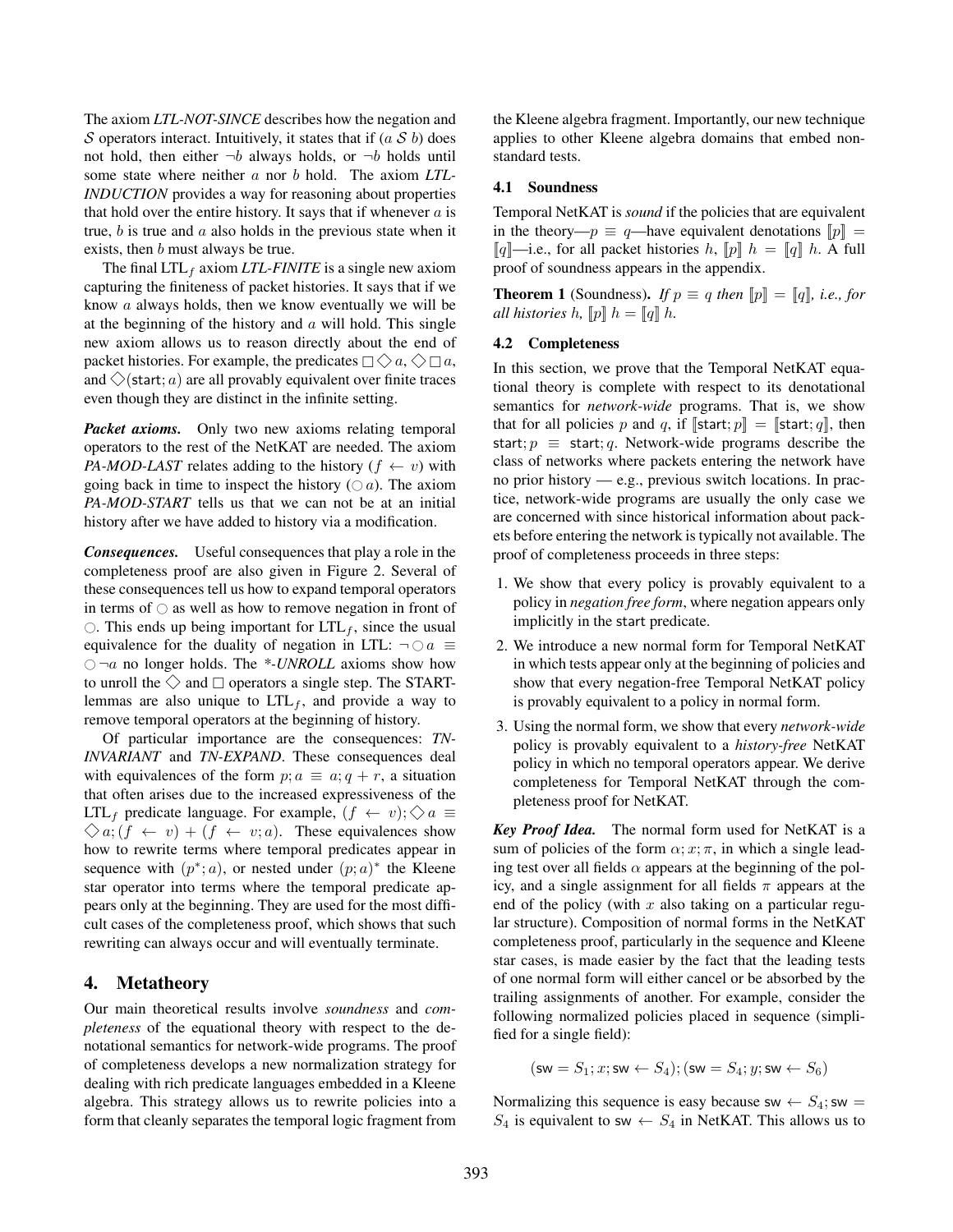remove the test sw =  $S_4$  from the middle of the expression (and the goal of normalization is to eliminate tests appearing in the middle of the normal forms). Hence we are left with the following term, which can be re-normalized without having to reason about the structure of  $x$  and  $y$ :

$$
\mathsf{sw} = S_1; (x; \mathsf{sw} \leftarrow S_4; y); \mathsf{sw} \leftarrow S_6
$$

Moreover, such cancellation *always* happens in NetKAT. The presence of temporal operators makes normalization more challenging since we can no longer treat  $x$  and  $y$  as black boxes. Suppose instead we want to re-normalize two policies in sequence with an intervening temporal operator.

$$
(\mathsf{sw} = S_1; x; \mathsf{sw} \leftarrow S_4); (\bigcirc(\mathsf{sw} = S_2); y; \mathsf{sw} \leftarrow S_6)
$$

The result will depend on  $x$ , which may be complex — potentially consisting of arbitrarily nested Kleene star operators. In particular, we will need to be able to move the test  $\diamondsuit$ (sw =  $S_2$ ) through x to re-normalize our policy.

Note that, although we use operators such as  $\diamondsuit$  for illustrative purposes here, the actual proof only deals with  $\bigcirc$ , S,  $B$ , and start. The main challenge is dealing with the competing fixpoint characteristics of  $S$  and  $\beta$  in the backwards direction for tests and Kleene star <sup>∗</sup> in the forwards direction for policies. In fact, the fixpoint characteristic for S (and  $\Diamond$ ,  $\Box$ ) means that tests may actually grow in size as we push temporal operators back. For example:

$$
\mathsf{sw}\leftarrow S_4;\Box\bigcirc a\equiv (\Box\bigcirc a;a);\mathsf{sw}\leftarrow S_4
$$

A simple finite "unfolding" of the policy  $x$  is not enough. Furthermore, pulling temporal operators out from underneath a Kleene star operator is even more difficult. These challenges lead us to develop a notion of *maximal tests*, tests that cannot be generated by any other tests during normalization. Maximal tests combined with the *TN-* equivalences in Figure [2](#page-5-0) will guarantee that we can continue to make progress towards normalizing a policy. Our main normalization proof proceeds using a non-standard inductive hypothesis based on maximal tests.

*Step 1.* As a first step, we translate Temporal NetKAT policies to negation free form by pushing negation symbols inward until they appear only implicitly as part of the start predicate. There is a straightforward conversion to negation free form for each  $LTL<sub>f</sub>$  test, which is justified by the equational axioms and consequences. Figure [3](#page-8-0) shows the syntax and translation to negated normal form for tests. We can make use of the packet axiom *PA-MATCH-ALL* to remove negation from a primitive test on a field  $f = v$ :

$$
\neg(f = v) \equiv \left(\sum_{v'} f = v'\right); \neg(f = v) \equiv \sum_{v' \neq v} f = v'
$$

The other cases follow either from Boolean algebra, or from the unfolding equivalences. The translation introduces the

#### <span id="page-8-0"></span>Negated normal form (nnf)

 $a, b :=$  start  $|0|1| f = v |a;b| a+b |0| a | a S b | a B b$ 

#### Translation to nnf

 $nnf(\neg 0)$  = 1  $nnf(\neg 1)$  = 0  $nnf(\neg(f = v)) =$  $v' \neq v$   $f = v'$  $nnf(\neg\neg a)$  =  $nnf(a)$  $nnf(\neg(a+b)) = nnf(\neg a); nnf(\neg b)$  $nnf(\neg(a;b)) = nnf(\neg a) + nnf(\neg b)$  $nnf(\neg \bigcirc a)$  = start +  $\bigcirc nnf(\neg a)$ <br>  $nnf(\neg (a \mathcal{S} b))$  =  $nnf(\neg b) \mathcal{B} nnf(\neg b)$  $=$   $nnf(\neg b) \mathcal{B} nnf(\neg (a + b))$ 

Figure 3: Translation and syntax for negated normal form.

possible use of the start predicate and  $\beta$  operator. Because the rest of the completeness proof works on terms with tests in negated normal form, it thus always handles cases for start and  $\beta$  in addition to the usual temporal operators.

*Step 2.* To normalize policies in Temporal NetKAT, we show how to move an arbitrary  $LTL<sub>f</sub>$  test through an arbitrary NetKAT program algebraically. We define a normal form, in which all  $LTL<sub>f</sub>$  tests appear only at the beginning of policies, and show that every expression is provably equivalent to an expression in normal form.

Definition 1 (Normal forms). *A policy* p *is a normal form if* it is a sum of policies:  $\sum_i a_i; m_i$ , where each  $a_i$  is a test in *nnf, and each* m<sup>i</sup> *is either a test-free policy or* 1*. We say a policy* p *normalizes* to q *if*  $p \equiv q$  *and* q *is a normal form.* 

Theorem 2 (Normalization). *Every Temporal NetKAT policy* p normalizes to some normal form q such that  $\vdash$   $p \equiv q$ .

The proof relies on a helper lemma that shows normal forms can be re-normalized when placed in sequence or under a Kleene star. This proof is by induction on:

(i) an order on normal forms defined by maximal tests (ii) the size of each normal form (# of AST nodes)

*Step 3.* The final step is to show how Temporal NetKAT can be reduced to NetKAT. The high-level idea is that, because we are concened with *network-wide* completeness, and because all temporal operators appear at the beginning of the normal form, we can apply the *START-\** equational consequences to remove temporal operators. For example, start;  $((\bigcirc a); p + (b \mathcal{S} c); q) \equiv$  start;  $(a; p + c; q)$ , which removes the temporal operators  $\bigcirc$  and S. This process can then be repeated inductively on  $a$  and  $c$ . The final resulting terms will be vanilla NetKAT terms, and although there are slight differences (e.g., our handling of the dup operator), the same idea for the completeness proof of NetKAT now applies. The final completeness theorem is:

Theorem 3 (Completeness). *For all policies* p *and* q*, if*  $[\textsf{start}; p] = [\textsf{start}; q]$  *then*  $\vdash$  start;  $p \equiv$  start;  $q$ .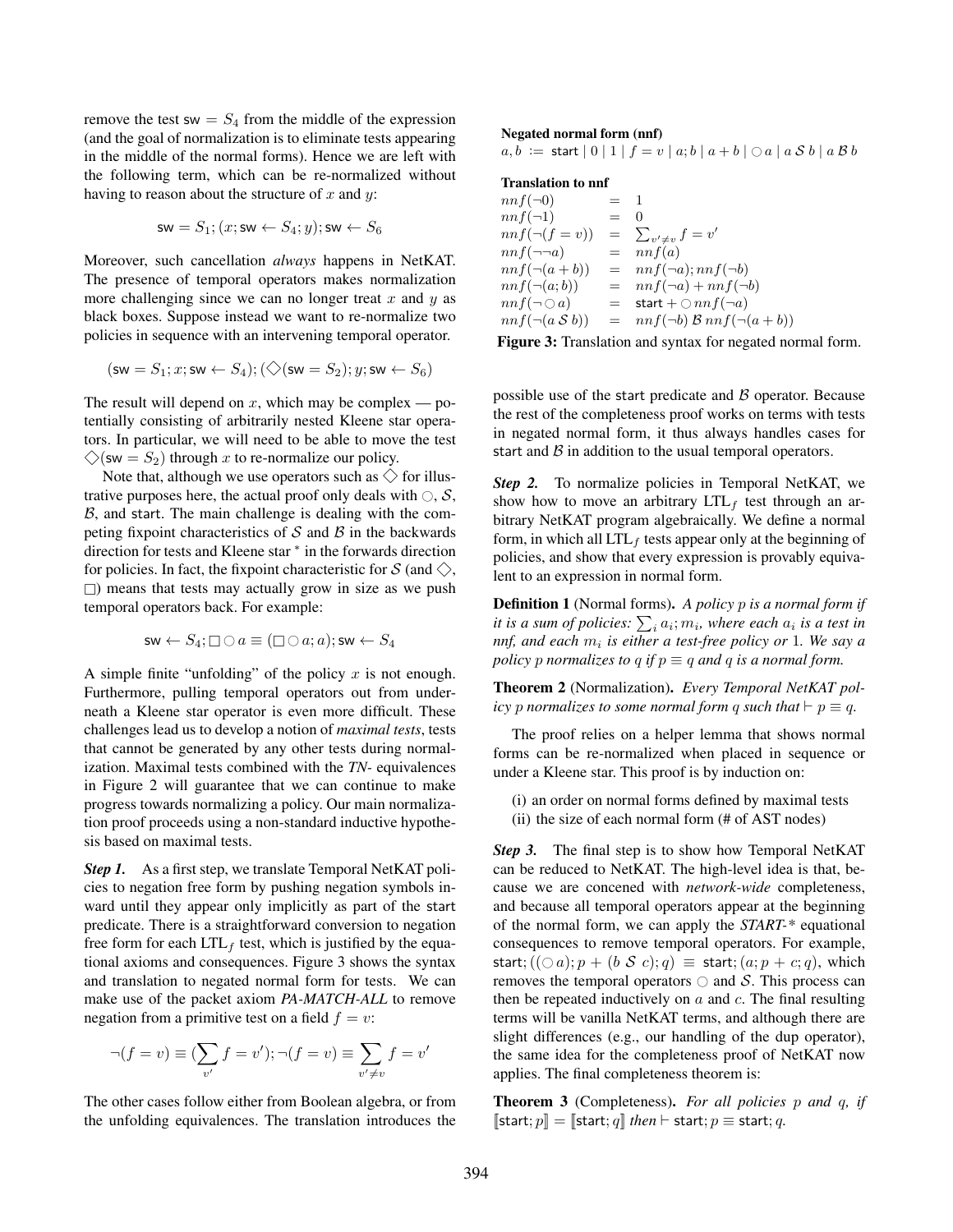Our normalization procedure and maximal tests are a general proof technique applicable beyond Temporal NetKAT. For example, we have proven it can be used to deal with more complex instructions, such as those that increment values (like those in P4 [\[5\]](#page-14-11)), or more general tests, such as equality over numeric values.[2](#page-9-1)

# <span id="page-9-0"></span>5. Compilation

In order to use Temporal NetKAT in real networks, we must compile high-level policies into low-level forwarding rules that can be installed on commodity network devices. As with previous work on NetKAT, we target the OpenFlow [\[29\]](#page-15-0) standard for SDN, where forwarding rules consist of simple prioritized match-action pairs on packet headers. Smolka et al. [\[39\]](#page-15-10) recently developed algorithms using symbolic automata for efficiently compiling arbitrary NetKAT policies, which uses a variant of BDDs called Forwarding decision diagrams (FDDs) to compactly represents the automaton's state transition and acceptance functions. The compilation stategy will extract switch-local policies from the automaton by tagging packets with the state of the automaton the packet is in as it traverses the network.

The challenge for Temporal NetKAT lies in making decisions based on a packet's history even though such information is not present in the actual packet. The main insight is that the same packet-tagging mechanism used in the NetKAT compiler can be used to encode information about pertinent temporal queries as well. In particular, we show how to compile Temporal NetKAT policies into NetKAT automata, thereby reusing existing compilation algorithms to implement dynamic query monitoring. Our compilation strategy builds on this previous work and extends it by:

- 1. Compiling  $LTL_f$  formulae into symbolic automata that track whether the query has been satisfied.
- 2. Replacing temporal predicates with abstract predicates representing the result of the query, and compiling this temporal-free policy into a symbolic automaton (thereby reusing existing NetKAT compilation techniques [\[39\]](#page-15-10)).
- 3. Using a non-standard automata intersection operation to combine query and policy automata, while replacing abstract predicates with concrete values.
- 4. Performing a number of new optimizations.

#### 5.1 Symbolic NetKAT Automata

Every NetKAT policy can be translated to an equivalent NetKAT automaton that matches a corresponding set of packet histories. Because NetKAT policies can both test fields as well as update them, each transition in a NetKAT automaton can be intuitively thought of as matching a pair of packets as a base character – one for the test, and another for the update. This idea is lifted to symbolic NetKAT automata [\[39\]](#page-15-10) by letting the transition function describe sets of pairs of packets. More formally, a symbolic NetKAT automaton is defined as:

- $S a$  finite set of states
- $s_0 \in S$  the initial state
- $\epsilon$  :  $S \to \mathsf{Pk} \to \mathcal{P}(\mathsf{Pk})$  the acceptance function
- $\delta$ :  $S \to \mathsf{Pk} \to \mathcal{P}(\mathsf{Pk} \times S)$  the transition function

The acceptance function maps a state and a packet to a set of output packets (i.e., the result of any packet modifications). For example, sw =  $X$ ; pt = 1; (pt  $\leftarrow$  2 + pt  $\leftarrow$  3) can be thought of as an acceptance function for state s of an automaton that maps packets at switch  $x$  and port 1 to a set of two output packets, one at port 2 and another at port 3 while mapping all other packets to the empty set. Similarly, the transition function maps a state and a packet to a set of new packets, each with a new state. We write the transition function on edges and the acceptance function in square brackets in Figure [4.](#page-10-0)

The transition and acceptance functions for NetKAT automata can be represented and manipulated efficiently using FDDs, which can be thought of as a kind of Multi-Terminal Binary Decision Diagram [\[11\]](#page-14-12), where leaf nodes correspond to sets of packet assignments, and internal nodes correspond to tests on a particular packet field and value.

#### 5.2 Compilation by Example

As a simple example to demonstrate compilation, suppose we want to send packets across two switches A and B so long as the source ip address was  $x$  at some point in the past. We identify packets entering the network with the ingress test in  $=$  (sw  $=$  A; pt  $=$  1), and send them out port 2 with the assignment pt  $\leftarrow$  2. Next we define a topology link = (sw  $\leftarrow$  B; pt  $\leftarrow$  1) that will move such packets across the link from switch A to switch B afterwards and port 1 afterwards. The basic policy for moving the packet across switches A and B is now:

$$
\mathsf{pol} \stackrel{\mathsf{def}}{=} \mathsf{in}; \mathsf{pt} \leftarrow 2; \mathsf{link}
$$

Next, we add a temporal query that drops any packets where the source address has not been  $x$  at some point in the past, by filtering packets at switch B with the query:  $\Diamond$  (src = x). For those packets satisfying the query, we send the packet out port 3 on switch B by attaching the modification  $pt \leftarrow 3$ after the query. The final policy is now:

$$
\mathsf{pol}' \stackrel{\mathsf{def}}{=} \mathsf{pol}; \diamondsuit (\mathsf{src} = x); \mathsf{pt} \leftarrow 3
$$

*Policy Automaton.* The first step in our compilation process is to extract all of the queries from the Temporal NetKAT term, and replace each with a unique *abstract* placeholder variable. In the example above, we replace  $\diamond$  (src = x) with variable  $\alpha$ , resulting in (pol;  $\alpha$ ; pt  $\leftarrow$  3).

<span id="page-9-1"></span><sup>2</sup> See appendix for additional discussion.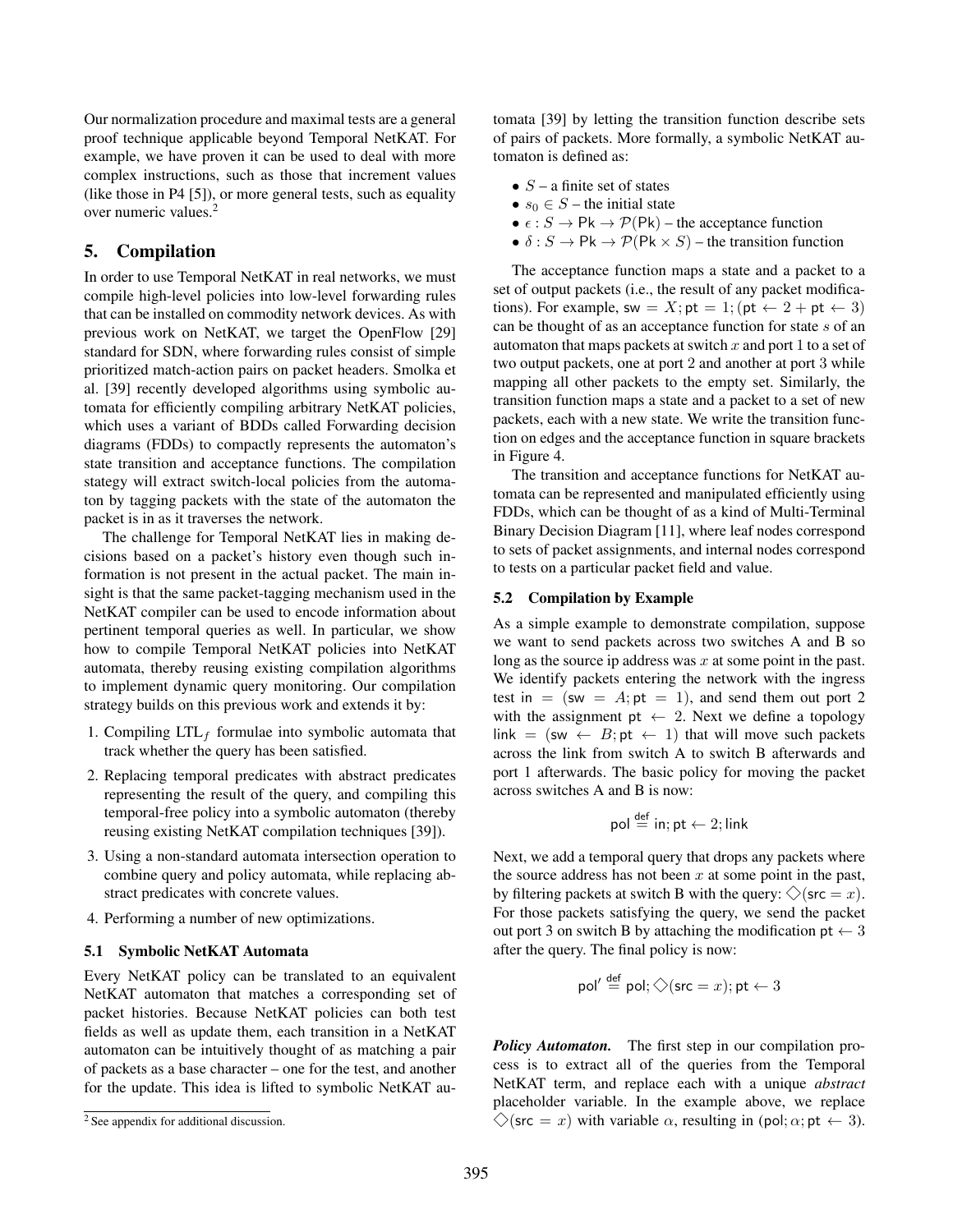<span id="page-10-0"></span>

Figure 4: Query automaton (top left), Policy automaton (middle left), Product automaton (bottom left), Policy FDD (top right), forwarding rules (bottom right). Transition functions shown on edges. Acceptance functions in square brackets.

By treating  $\alpha$  as abstract, we can compile the policy using existing symbolic NetKAT compilation techniques. Figure [4](#page-10-0) (middle left) shows a representation of the automaton for the compiled NetKAT policy with the abstract variable  $\alpha$ . In the automaton, packets that match the in predicate move to state  $q_1$  of the automaton and the packet itself will be modified to move to port 2 of switch A. The transition from state  $q_1$  to state  $q_2$  will match any packet, and then move the packet to port 1 of switch B. Packets in state  $q_2$  that satisfy the query  $\alpha$ will move to port 3 and then be accepted by the automaton.

*Query Automaton.* The next step is to determine when the abstract variable  $\alpha$  is satisfied. We compile each query that appears in the policy to a regular automaton that runs in the forwards direction of time, and tells us, at each point in time, what predicate must hold for the query to be satisfied (square brackets in Figure [4\)](#page-10-0). Algorithms for compiling an  $LTL<sub>f</sub>$  term to an equivalent NFA have been explored by de Giacomo et al. [\[7\]](#page-14-8). We use a relatively simple translation from  $LTL<sub>f</sub>$  directly to an NFA that works fine in practice given the relatively small size of queries in proportion to the rest of the policy. To compile a test  $f = v$ , we create a single state that accepts when  $f = v$  and transitions unconditionally to itself. To compile a test of the form:  $\Diamond a$ , we first compile the symbolic automaton for a, then introduce a new state that "remembers" if  $a$  has ever been satisfied. The new automaton for  $\Diamond a$  will replace each

acceptance function in the automaton for a with a transition to the new state, which will then accept unconditionally. The other operators plus  $(+)$ ,  $(;)$ , and  $(¬)$  become automata union, intersection, and negation respectively. The case for  $(a \mathcal{S} b)$  is more complicated, but follows the same idea. Using this construction, the final query automaton (after determinization) for  $\diamondsuit$  (src = x) is shown in Figure [4.](#page-10-0) As soon as a packet is observed with  $src = x$ , the query remains in an accepting state and accepts unconditionally.

*Product Automaton.* Finally, we combine the query and policy automata, resulting in a product automaton (Figure [4](#page-10-0) bottom left) that uses information from the query automata to determine what each abstract variable should be. The acceptance function for the product automaton is just the acceptance function for the policy automaton, where the abstract placeholder variable is substituted for the acceptance function for the current state of the query automaton. For example, the acceptance function for state  $q_{(0,2)}$  of the product automaton will be  $\alpha$ ; pt  $\leftarrow$  3 with  $\alpha$  substituted with the acceptance function src = x since we are in state  $q_0$ of the query automaton. Likewise, the acceptance function for state  $q_{(1,2)}$  will substitute 1 for  $\alpha$ . The intuition is that the query automaton acceptance function tells us under what conditions the query is satisfied in any given state.

Transitions in the product graph are defined as follows: when there is a trasition function  $t_1$  from state  $q_{x_1}$  to  $q_{x_2}$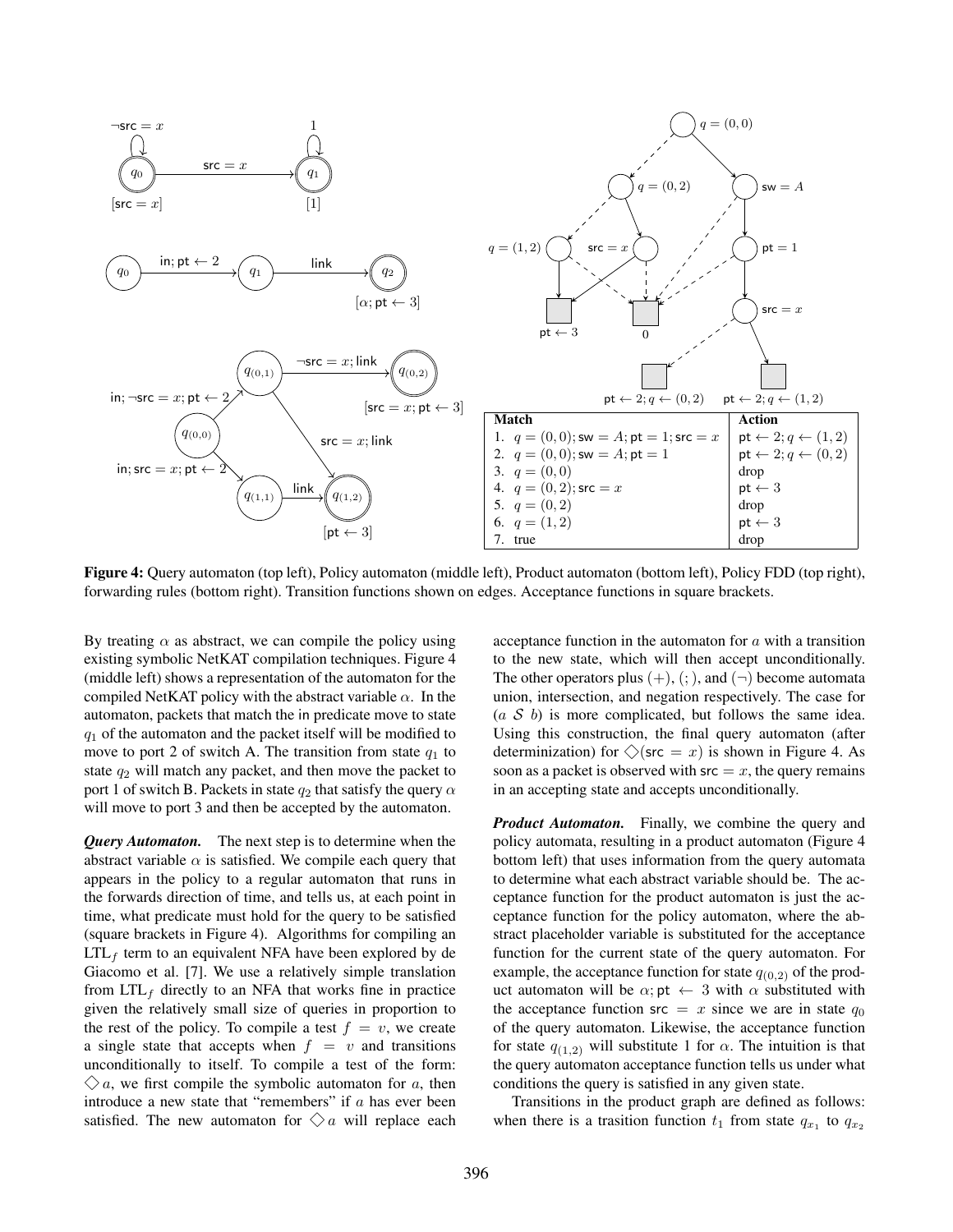<span id="page-11-1"></span>

Figure 5: Compiler performance for shortest paths routing on the Topology Zoo

in the query automaton and a transition function  $t_2$  from state  $q_{y_1}$  to  $q_{y_2}$  in the policy automaton, then there is a transition function  $t_1$ ;  $t_2$  from state  $q_{(x_1,y_1)}$  to state  $q_{(x_2,y_2)}$ in the product automaton. The resulting transition function  $t_1$ ;  $t_2$  represents the conjunction of the transition functions where any occurences of  $\alpha$  are substituted with the concrete value from the query automaton's acceptance function.

*From Automata to Forwarding Rules.* The next step in compilation involves going from a network-wide NetKAT automaton to switch-local forwarding rules. This is accomplished by encoding the state of the automaton in a packet field (e.g., using an MPLS tag) so that each switch can simply see what automaton state the packet is in, and use that information to decide what forwarding action to take.

The idea is to extract a single FDD that encodes the forwarding actions of the entire network as shown in Figure [4](#page-10-0) (top right). This FDD is obtained by taking the union  $(+)$  of both the transition and acceptance functions of the combined automaton, where the state itself is encoded as a field in the FDD. One subtle difference is that the FDD does not encode "topology" states  $-$  i.e., states in the automaton that modify the switch, since such modifications happen due to physical network infrastructure rather than the switch hardware itself. For example, packets in state  $q_{(0,0)}$  will be modifed to transition directly to state  $q_{(0,2)}$  or state  $q_{(1,2)}$ . We refer the curious reader to Smolka et al. [\[39\]](#page-15-10) for more information.

Network forwarding rules, e.g., like those of the Open-Flow standard can be thought of as simple prioritized match action rules on packet fields. Compilation from the FDD to network forwarding rules is straightforward – one simply traverses each path of the FDD, taking the conjunction of positive tests along the path. The final forwarding rules are shown in Figure [4](#page-10-0) (bottom right). $3$ 

### <span id="page-11-2"></span>5.3 Optimizations

We use several optimizations to improve compile times and reduce rule overhead for Temporal NetKAT policies.

*State-tag reduction.* Often the forwarding rules will perform the same actions when in most states, and different actions when in a few other states. Whenever there is a collection of rules that differ only by the state they match, and collectively they match on all states, then we are free to reorder these rules. In particular, since forwarding rules are priority-based, we can select the largest subset of rules with the same forwarding action, and move them after the others. Since there is an implicit negation in the rule priority, we can drop the state test and compress them into a single rule. For example, consider the following rule optimization:

| Match                             | Action                                     |
|-----------------------------------|--------------------------------------------|
| $sw = A; \textsf{dst} = x; q = 1$ | ${\sf pt} \leftarrow 2; q \leftarrow 2$    |
| $sw = A; \text{dst} = x; q = 2$   | $\mathsf{pt} \leftarrow 1$                 |
| $sw = A; \textsf{dst} = x; q = 3$ | ${\sf pt} \leftarrow 1$                    |
| sw = $A$ ; dst = $x$ ; $q = 4$    | $\mathsf{pt} \leftarrow 1$                 |
| $sw = A; \text{dst} = x; q = 5$   | ${\sf pt} \leftarrow 2; q \leftarrow 4$    |
| Match                             | Action                                     |
| $sw = A; \text{dst} = x; q = 1$   | ${\sf pt} \leftarrow 2; q \leftarrow 2$    |
| $sw = A; \text{dst} = x; q = 5$   | $\mathsf{pt} \leftarrow 2; q \leftarrow 4$ |
| $sw = A; \text{dst} = x$          | ${\sf pt} \leftarrow 1$                    |

If there are only 5 possible states,  $q_1$  through  $q_5$ , then the above rules can be rearranged so the largest subset with the same action (pt  $\leftarrow$  1 in this case) are covered with an implicit negation. The resulting rules would be: Any packets

<span id="page-11-0"></span><sup>3</sup> We omit rules that tag packets entering the network with the initial state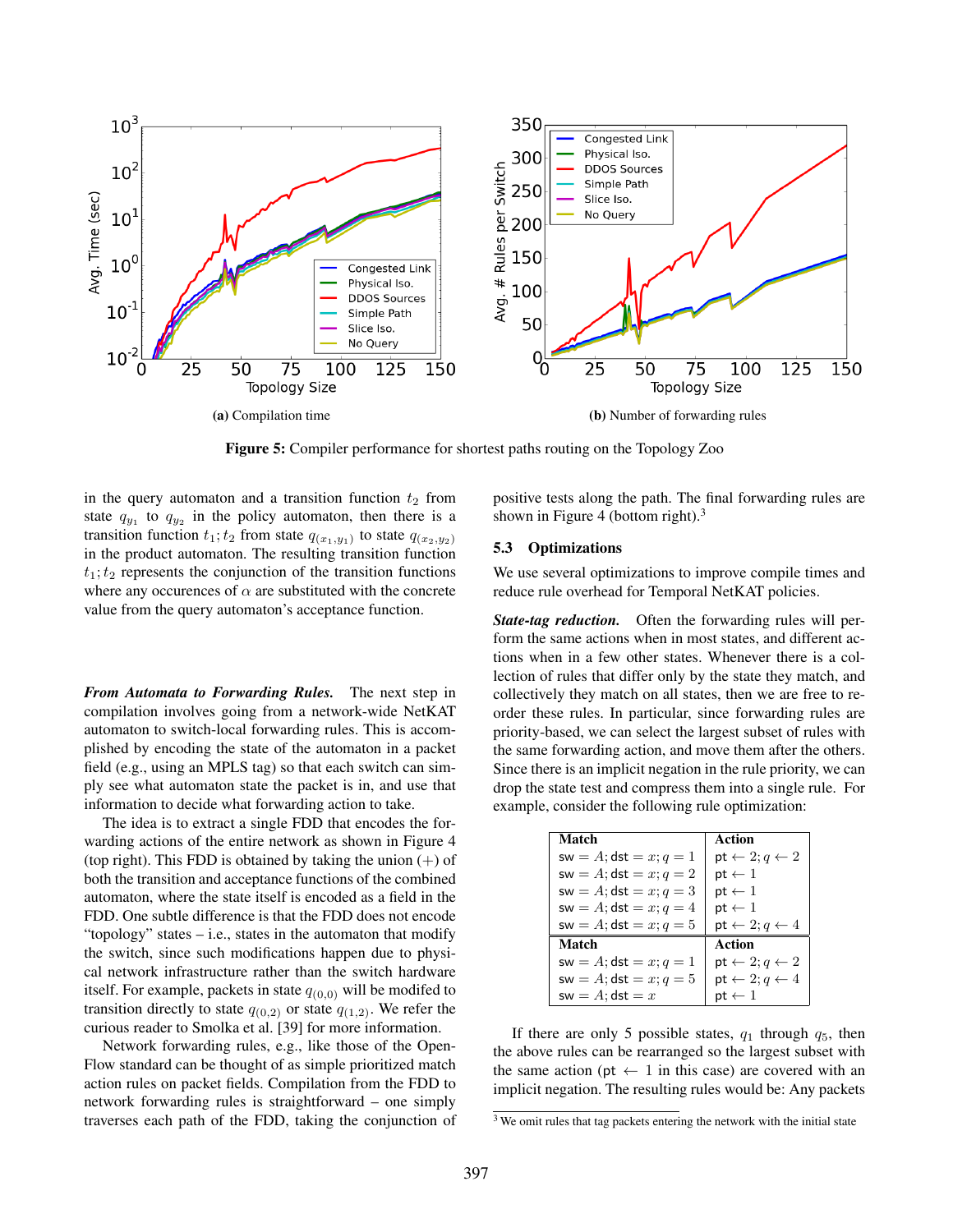<span id="page-12-1"></span>

| <b>Size</b> | Time (sec) |       |       | <b>Rules</b> |       |       |
|-------------|------------|-------|-------|--------------|-------|-------|
|             | unopt      | opt   | ratio | unopt        | opt   | ratio |
| 5           | .01        | .01   | 1.0   | 102          | 52    | .51   |
| 10          | .02        | .02   | 1.0   | 503          | 213   | .42   |
| 15          | .07        | .06   | .86   | 1354         | 484   | .67   |
| 20          | .23        | .20   | .87   | 3206         | 886   | .28   |
| 25          | .48        | .40   | .83   | 5632         | 1382  | .25   |
| 30          | 1.14       | 1.03  | .90   | 9008         | 1988  | .22   |
| 35          | 2.52       | 1.33  | .53   | 13484        | 2704  | .20   |
| 40          | 12.41      | 2.93  | .24   | 20811        | 3571  | .17   |
| 45          | 48.66      | 4.51  | .09   | 28362        | 4512  | .16   |
| 50          | 245.89     | 6.70  | .03   | 37513        | 5563  | .15   |
| 55          | T.O.       | 9.39  | N/A   | T.O.         | 6724  | N/A   |
| 60          | T.O.       | 15.41 | N/A   | T.O.         | 8056  | N/A   |
| 65          | T.O.       | 19.32 | N/A   | T.O.         | 9442  | N/A   |
| 70          | T.O.       | 30.97 | N/A   | T.O.         | 10938 | N/A   |

Figure 6: Effect of optimizations on compilation time and rule overhead for the DDOS monitoring query with different sized topologies on the Topology Zoo. Timeouts after ten minutes shown with T.O.

that are not in state 1 or 5, but which match the same switch and destination in this case, will be caught by the final rule. This optimization is useful for only explicitly enumerating forwarding actions in states where the different forwarding action is meaningful.

*Fall-through elimination.* We use fall-through elimination, a rule-minimization technique [\[1\]](#page-14-1) that eliminates rules that have no impact on forwarding behavior. For example, rules 3 and 5 from Figure [4](#page-10-0) are unnecessary and can be safely removed since the default rule, which matches all packets, will drop the packets anyway.

*Disjoint query check.* Because query placeholder variables are abstract it is possible to experience a blowup in compilation time due to the inability of the BDD data structure to prune branches that can be eliminated. In practice however, many queries are disjoint. For example, in the DDoS sources query, each test assumed the packet entered from a unique ingress location in the network. Our compiler tests if queries are disjoint by checking if their intersection is empty. When a query, with the abstract variable  $\alpha$ , is disjoint from another query, represented by  $\beta$ , we can encode the disjointness by replacing occurences of  $\alpha$  with  $\alpha \wedge \neg \beta$ .

*Partial Minimization.* Because the size of the automata can have a large effect on both compilation time and, in particular, rule overhead, we perform partial minimization of the automata at each step of the compilation. Rather than performing full symbolic automata minimization, we observe that most of the unnecessary states arise from continuing to track the state of unsatisfiable queries. Our minimization merges states in the intersected automaton that will never reach an accepting state.

<span id="page-12-0"></span>

| <b>Query</b> | Time (sec) |       |       | <b>Rules</b> |      |       |
|--------------|------------|-------|-------|--------------|------|-------|
|              | unopt      | opt   | ratio | unopt        | opt  | ratio |
| No Query     | 12.73      | 9.90  | .78   | 3363         | 3363 | 1.0   |
| Congested    | 13.81      | 11.77 | .85   | 23538        | 4299 | .18   |
| Physical     | 12.28      | 10.83 | .88   | 6757         | 3379 | .50   |
| <b>DDOS</b>  | 14.97      | 14.14 | .94   | 23540        | 6363 | .27   |
| Simple       | 10.36      | 10.49 | 1.01  | 10088        | 4213 | .42   |
| Slice Iso.   | 12.80      | 9.97  | .78   | 3363         | 3363 | 1.0   |

Figure 7: Effect of optimizations on compilation time and rule overhead per query on the Stanford campus network.

# 6. Evaluation

We have built a prototype compiler in OCaml for Temporal NetKAT that compiles network-wide policies down to forwarding rules – sequences of prioritized match-action rules. To evaluate our compiler, we measure its performance on several real-world examples, including the Stanford University network [\[16\]](#page-14-13), and a large collection of real-world networks from the Topology Zoo [\[20\]](#page-15-15). For each network, we compile policies using variants of each of the queries listed in Figure [1](#page-3-0) to monitor and collect traffic. For the DDoS sources example, since the number of queries can be variable, we fix the number of source locations from which we monitor traffic at N=20. We measure performance in terms of compilation time and forwarding rule overhead to determine whether temporal queries can (a) be compiled in a reasonable amount of time and (b) fit into switch memory. All experiments were run on a MacBook Pro with an 8-core, 2.4 GHz Intel Core i7 with 8GB RAM.

*Topology Zoo.* First, we evaluate our compiler on the Topology Zoo [\[20\]](#page-15-15), a collection of hundreds of real-world network topologies. For each topology, we use a shortest paths routing policy that routes based on the packet's destination. Since each node in the network is associated with a unique destination, for a network with  $n$  switches, there will be on the order of  $n^2$  total forwarding rules without queries.

*Stanford Network.* Next, we evaluate our compiler on the Stanford University network [\[16\]](#page-14-13), a mid-sized campus network consisting of 16 backbone routers with hundreds of interfaces. The Stanford network policy is less uniform than the Topology Zoo examples and provides a useful point of comparison. When translated to Temporal NetKAT syntax, the policy totals 35676 AST nodes.

*Compilation Time.* Compilation time for networks of varying topology sizes in the Topology Zoo are shown in Figure [5a.](#page-11-1) The compiler scales to policies for large topologies in tens of seconds in most cases. For all queries except the DDOS sources query, the compiler adds very little overhead over the case where no queries exist. The most expensive query is the DDoS sources query, which not scale as well due to the large number of queries in the policy. Figure [7](#page-12-0) shows compilation times for the Stanford University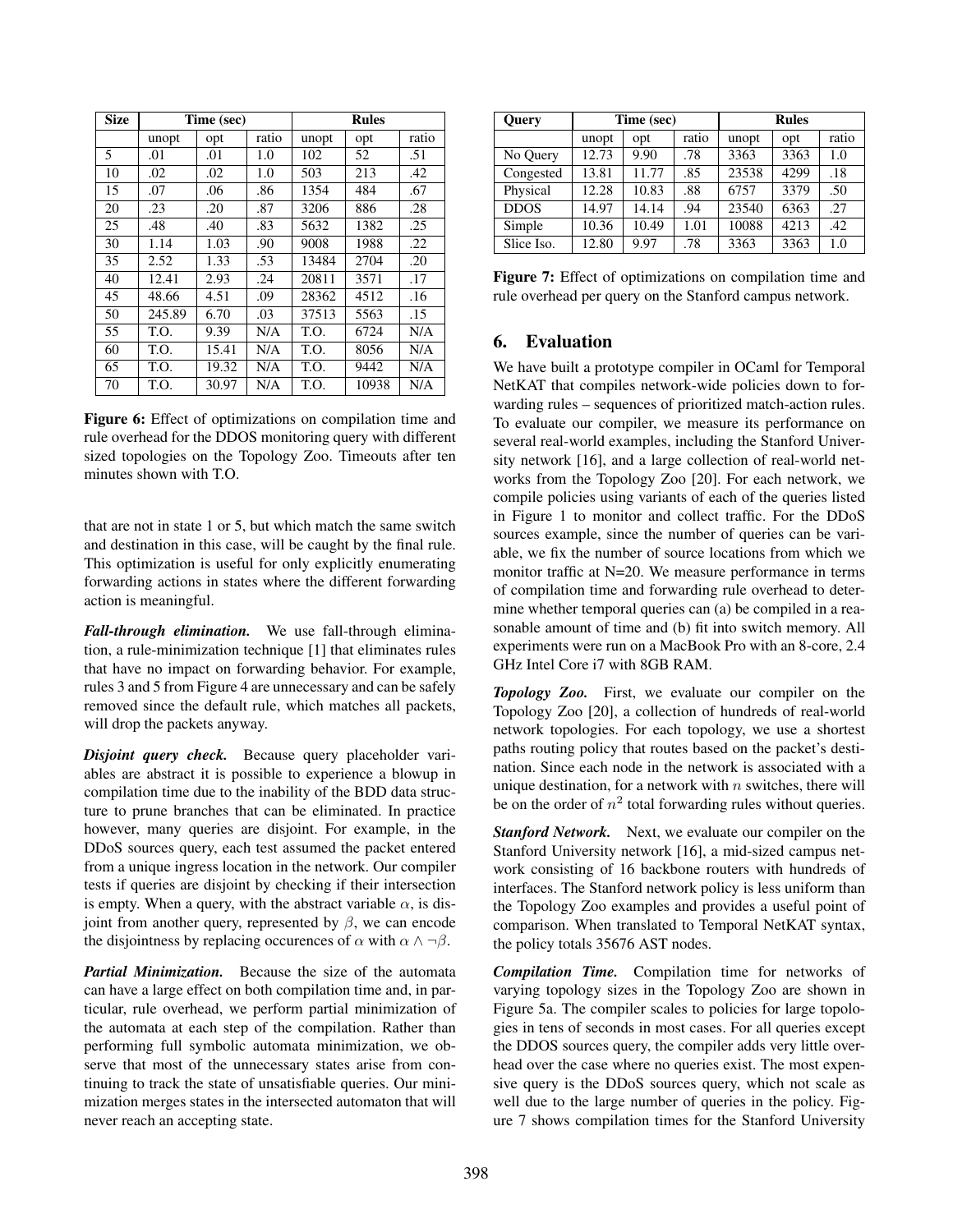campus network. All queries for the campus network compile in under 15 seconds in the worst case. Query overhead in the Stanford network over the case with no queries is in line with that of the Topology zoo as well and is never worse than a factor of 1.5 from the case without queries.

*Rule Overhead.* Figure [5b](#page-11-1) shows the effect of each query on the number of forwarding rules per switch in the Topology Zoo. For all queries except the DDOS sources query, only a small constant number of additional forwarding rules are needed to implement the query. In almost all of these cases, the rule overhead for the queries is near minimal and roughly what a human operator could reasonably be expected to write. The DDOS query on the other hand requires roughly 2x the number of forwarding rules. Although twice as many rules can still reasonably fit into switch memory in this case, this query is not optimal, and would likely benefit further from full automata minimization.

*Optimization Effectiveness.* The rule compression optimizations discussed in Section [5.3](#page-11-2) are effective, greatly reducing the number of rules needed to implement the policy for many examples. Figure [6](#page-12-1) shows the effect of our optimizations for Topology Zoo policies on varying sized topologies with the DDOS query. These optimizations result in a 50-85% reduction in the number of forwarding rules, and improve compilation time dramatically. Queries that time out on a topology of size 55 easily compile with optimizations. We also measure the effectiveness of our optimizations by query rather than topology size. Figure [7](#page-12-0) shows the effects of our optimizations for each query on the fixed Stanford topology. Once again, the optimizations are effective, reducing the number of forwarding rules to a fraction of the original size.

# 7. Related Work

A number of new programming languages for SDN have been proposed recently including Maple [\[42\]](#page-15-3), Flowlog [\[34\]](#page-15-1), Nettle [\[41\]](#page-15-16) and Merlin [\[40\]](#page-15-17). Our work on Temporal NetKAT is most closely related to NetKAT [\[1\]](#page-14-1), one language in the Frenetic family of languages [\[9,](#page-14-0) [30,](#page-15-18) [31\]](#page-15-11). These languages do not include a notion of packet history that makes it easy to write queries based on where packets came from or what states they might have been in when first entering the net-work. L [\[36\]](#page-15-2), is a declarative language for synthesizing network programs based on history. However, its notion of history is that of previous packets entering the network rather than the history of a single packet as it traverses the network.

Narayana et al [\[33\]](#page-15-6) instrument the network with expressive Path Queries for collecting traffic statistics, monitoring, and debugging the network. While the current work was heavily inspired by Path Queries, Path Queries has no formal semantics. The main difference in design is that Path Queries are based on regular expressions as opposed to Temporal Logic, and our temporal predicates may be freely mixed

with other NetKAT terms whereas Path Queries may not. We chose temporal logic because it seems to suit our application domain just as well as regular expressions, and yet we were able to develop a tractable equational theory for the extended language. We were deterred from pursuing an extension with a regular language that includes the useful intersection and negation operations, because of the apparent difficulty in developing a corresponding equational theory. Axiomatizations for Kleene Algebra, without tests, and with intersection but not negation are explored in Antimirov and Mosses [\[3\]](#page-14-14) and Andréka et al. [\[2\]](#page-14-15), but we do not know of a complete axiomatization for Kleene Algebra with Tests with intersection and negation.

The networking community has also developed a number of verification tools recently [\[17](#page-14-2)[–19,](#page-14-5) [26\]](#page-15-19). For instance, the NetPlumber verification tool [\[18\]](#page-14-3) includes a regularexpression-based specification language for describing path properties. Many of these properties (*e.g.,* packet waypointing) can be encoded as equivalences in Temporal NetKAT. The NetKAT language itself has also been used for verification, where program properties are framed as problems of program equivalence. For example, Foster *et al.* [\[10\]](#page-14-4) develop a decision procedure that they use to verify properties on large, real-world networks. Temporal NetKAT retains important theoretical properties of NetKAT including its sound and complete equational theory while also admitting more modular specifications for verification.

Traditionally, LTL is interpreted over infinite traces, and has been used by programmers to specify properties of nonterminating programs. LTL over finite traces,  $LTL<sub>f</sub>$  has become an object of study more recently [\[6,](#page-14-7) [7\]](#page-14-8) due to its subtle differences with  $LTL$  — e.g., many formulas that hold in the finite case may no longer in the infinite case. Axiomatizations of LTL have been well-studied and are usually given as a logical inference system [\[4,](#page-14-10) [24,](#page-15-13) [27\]](#page-15-14), however our equational axiomatization of  $LTL<sub>f</sub>$  is, to the best of our knowledge, novel. Both LTL and  $LTL<sub>f</sub>$  are traditionally endogenous languages — where the universe of discourse consists of a single, globally fixed program. In contrast,  $LTL_f$  is a first-class citizen of the language in Temporal NetKAT. It is freely mixed with NetKAT terms to direct network traffic.

Propositional Dynamic Logic (PDL) [\[15\]](#page-14-16) subsumes KAT by adding modalities to programs of the form  $[p]\phi$  meaning, after all executions of program  $p$ ,  $\phi$  holds. PDL reasons about programs by asking hypothetical questions about what is true after running a program, but it is not as well suited for reasoning about the ongoing behavior of programs. For example, it is difficult to describe properties such as  $p$ ;  $\Diamond$ (sw = X) — i.e., at some point in the execution of program  $p$ , the packet was at switch  $X$ . Modal Kleene Algebra [\[8\]](#page-14-17) adds domain and codomain operators to KAT, yielding an algebraic alternative to PDL.

Process Logic [\[14,](#page-14-18) [35,](#page-15-20) [37\]](#page-15-21), subsumes both temporal logic and PDL through the addition of temporal path formulas to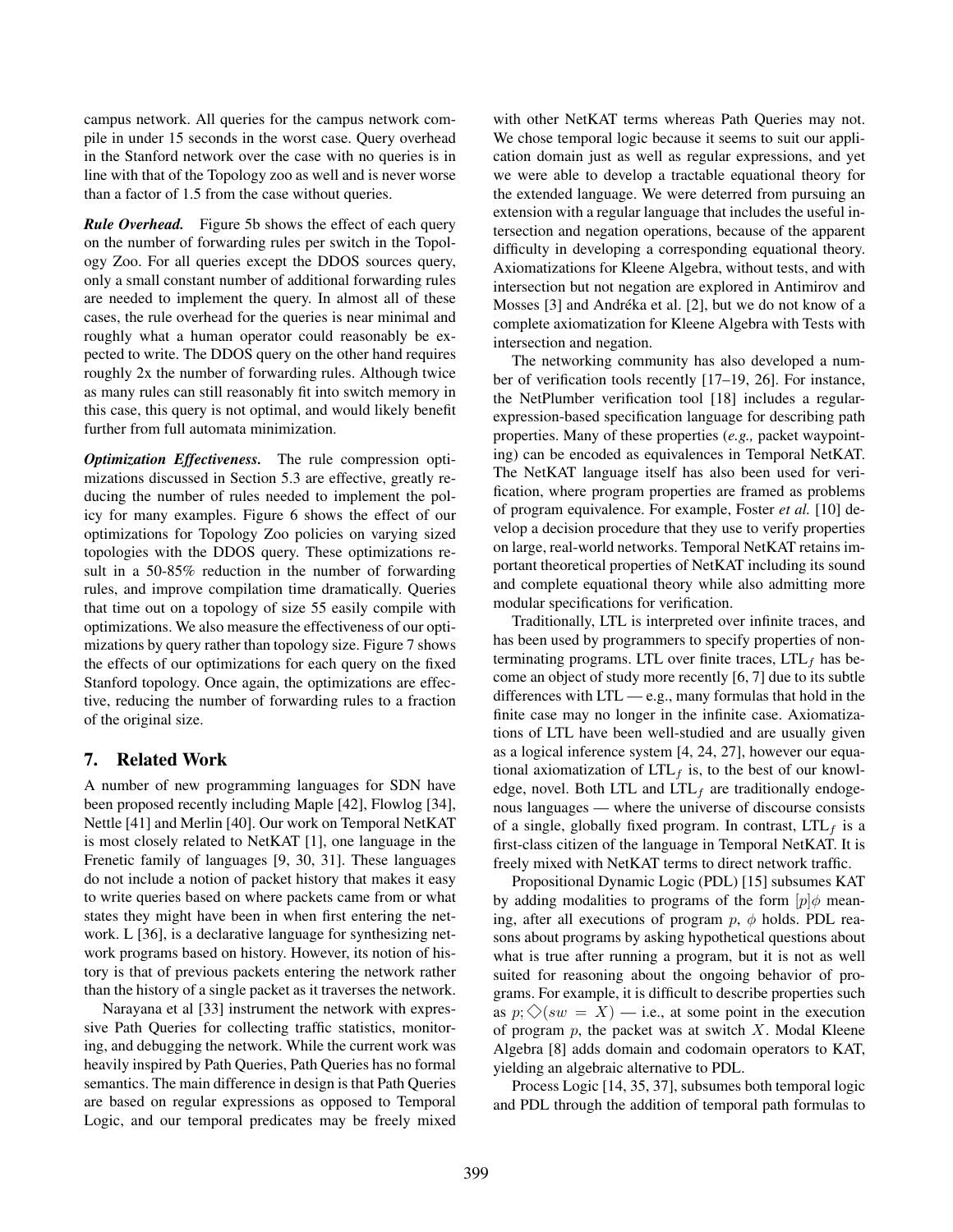PDL of the form  $[p] \chi$ . Process Logic answers questions of the form: if program p runs, will formula  $\chi$  hold throughout all or some executions. However, the semantics of Process Logic differs from that of Temporal NetKAT, as each temporal formula is associated with a particular program p. This makes it difficult to describe many Temporal NetKAT programs, since all temporal queries are embedded in the same monolithic program, not bound by any particular scope.

Completeness proofs for variants of Kleene algebra such as KAT [\[23\]](#page-15-22) and NetKAT [\[1\]](#page-14-1) generally involve defining a suitable language model to characterize the equational theory. Kozen and Mamouras [\[22\]](#page-15-23) identify a general set of conditions for constructing free language models for Kleene algebra with additional equational premises, which is based on string rewriting systems. The normalization proof for Temporal NetKAT can also be viewed as a (terminating and confluent) string rewriting system, however, it fails to meet the sufficient conditions set forth by the authors since the system is not *well-behaved*, i.e., for each rewritting rule the term may in fact grow in size.

# 8. Conclusions

In this paper we introduce Temporal NetKAT, a new language and logic for reasoning about, and programming with history in networks. Temporal NetKAT builds on the semantic foundations of NetKAT to offer an appealing mix of linear temporal logic and (network) Kleene algebra with tests, with applications in network programming, verification, runtime monitoring, and debugging. We present a combined equational theory of  $LTL<sub>f</sub>$  and NetKAT and prove that the equational theory is sound and complete with respect to a broad class of programs called network-wide programs. We have also implemented, optimized and evaluated a compiler for compiling temporal NetKAT programs.

#### Acknowledgments

Aarti Gupta provided valuable feedback and helped us find the appropriate automata. Steffen Smolka and Nate Foster gave helpful advice on NetKAT automata and compilation strategies. This work was supported in part by the NSF under grant CNS 1111520 and in part by a gift from CISCO. Any opinions, findings and conclusions or recommendations expressed in this material are those of the authors and do not necessarily reflect the views of the National Science Foundation.

### References

- <span id="page-14-1"></span>[1] C. J. Anderson, N. Foster, A. Guha, J.-B. Jeannin, D. Kozen, C. Schlesinger, and D. Walker. NetKAT: Semantic foundations for networks. In *POPL*, January 2014.
- <span id="page-14-15"></span>[2] H. Andréka, S. Mikulás, and I. Németi. The equational theory of kleene lattices. *Theor. Comput. Sci.*, 412(52):7099–7108, 2011.
- <span id="page-14-14"></span>[3] V. M. Antimirov and P. D. Mosses. Rewriting extended regular expressions. *Theoretical Computer Science*, 143:195–209, 1994.
- <span id="page-14-10"></span>[4] M. Ben-Ari. *Mathematical Logic for Computer Science*. Springer Publishing Company, Incorporated, 3rd edition, 2012. ISBN 1447141288, 9781447141280.
- <span id="page-14-11"></span>[5] P. Bosshart, D. Daly, M. Izzard, N. McKeown, J. Rexford, D. Talayco, A. Vahdat, G. Varghese, and D. Walker. Programming protocol-independent packet processors. See [http:](http://arxiv.org/abs/1312.1719) [//arxiv.org/abs/1312.1719](http://arxiv.org/abs/1312.1719), December 2013.
- <span id="page-14-7"></span>[6] G. De Giacomo and M. Y. Vardi. Linear temporal logic and linear dynamic logic on finite traces. In *Proceedings of the Twenty-Third International Joint Conference on Artificial Intelligence*, pages 854–860, 2013.
- <span id="page-14-8"></span>[7] G. De Giacomo, R. D. Masellis, and M. Montali. Reasoning on LTL on finite traces: Insensitivity to infiniteness. In *Proceedings of the Twenty-Eighth AAAI Conference on Artificial Intelligence, July 27 -31, 2014, Québec City, Québec, Canada.*, pages 1027–1033, 2014.
- <span id="page-14-17"></span>[8] J. Desharnais, B. Mller, and G. Struth. Modal kleene algebra and applications – a survey, 2004.
- <span id="page-14-0"></span>[9] N. Foster, R. Harrison, M. J. Freedman, C. Monsanto, J. Rexford, A. Story, and D. Walker. Frenetic: A network programming language. In *ICFP*, September 2011.
- <span id="page-14-4"></span>[10] N. Foster, D. Kozen, M. Milano, A. Silva, and L. Thompson. A coalgebraic decision procedure for NetKAT. In *Proceedings of the 42Nd Annual ACM SIGPLAN-SIGACT Symposium on Principles of Programming Languages*, pages 343–355, 2015.
- <span id="page-14-12"></span>[11] M. Fujita, P. McGeer, and J.-Y. Yang. Multi-terminal binary decision diagrams: An efficient data structure for matrix representation. *Formal Methods in System Design*, 10(2):149–169.
- <span id="page-14-9"></span>[12] N. B. B. Grathwohl, D. Kozen, and K. Mamouras. KAT + B! In *Proc. Joint Meeting of the 23rd EACSL Conf. Computer Science Logic (CSL 2014) and 29th ACM/IEEE Symp. Logic in Computer Science (LICS 2014)*, 2014.
- <span id="page-14-6"></span>[13] S. Gutz, A. Story, C. Schlesinger, and N. Foster. Splendid isolation: A slice abstraction for software-defined networks. In *HotSDN*, 2012.
- <span id="page-14-18"></span>[14] D. Harel, D. Kozen, and R. Parikh. Process logic: Expressiveness, decidability, completeness. *Journal of Computer and System Sciences*, 25(2):144 – 170, 1982. doi: http://dx.doi. org/10.1016/0022-0000(82)90003-4.
- <span id="page-14-16"></span>[15] D. Harel, J. Tiuryn, and D. Kozen. *Dynamic Logic*. MIT Press, Cambridge, MA, USA, 2000. ISBN 0262082896.
- <span id="page-14-13"></span>[16] P. Kazemian. *Mini-Stanford*, 2012 (accessed July 27, 2015). URL [https://bitbucket.org/peymank/hassel](https://bitbucket.org/peymank/hassel-public/wiki/Mini-Stanford)[public/wiki/Mini-Stanford](https://bitbucket.org/peymank/hassel-public/wiki/Mini-Stanford).
- <span id="page-14-2"></span>[17] P. Kazemian, G. Varghese, and N. McKeown. Header space analysis: Static checking for networks. In *NSDI*, 2012.
- <span id="page-14-3"></span>[18] P. Kazemian, M. Chang, H. Zeng, G. Varghese, N. McKeown, and S. Whyte. Real time network policy checking using header space analysis. In *NSDI*, 2013.
- <span id="page-14-5"></span>[19] A. Khurshid, X. Zou, W. Zhou, M. Caesar, and P. B. Godfrey. VeriFlow: Verifying network-wide invariants in real time. In *NSDI*, 2013.